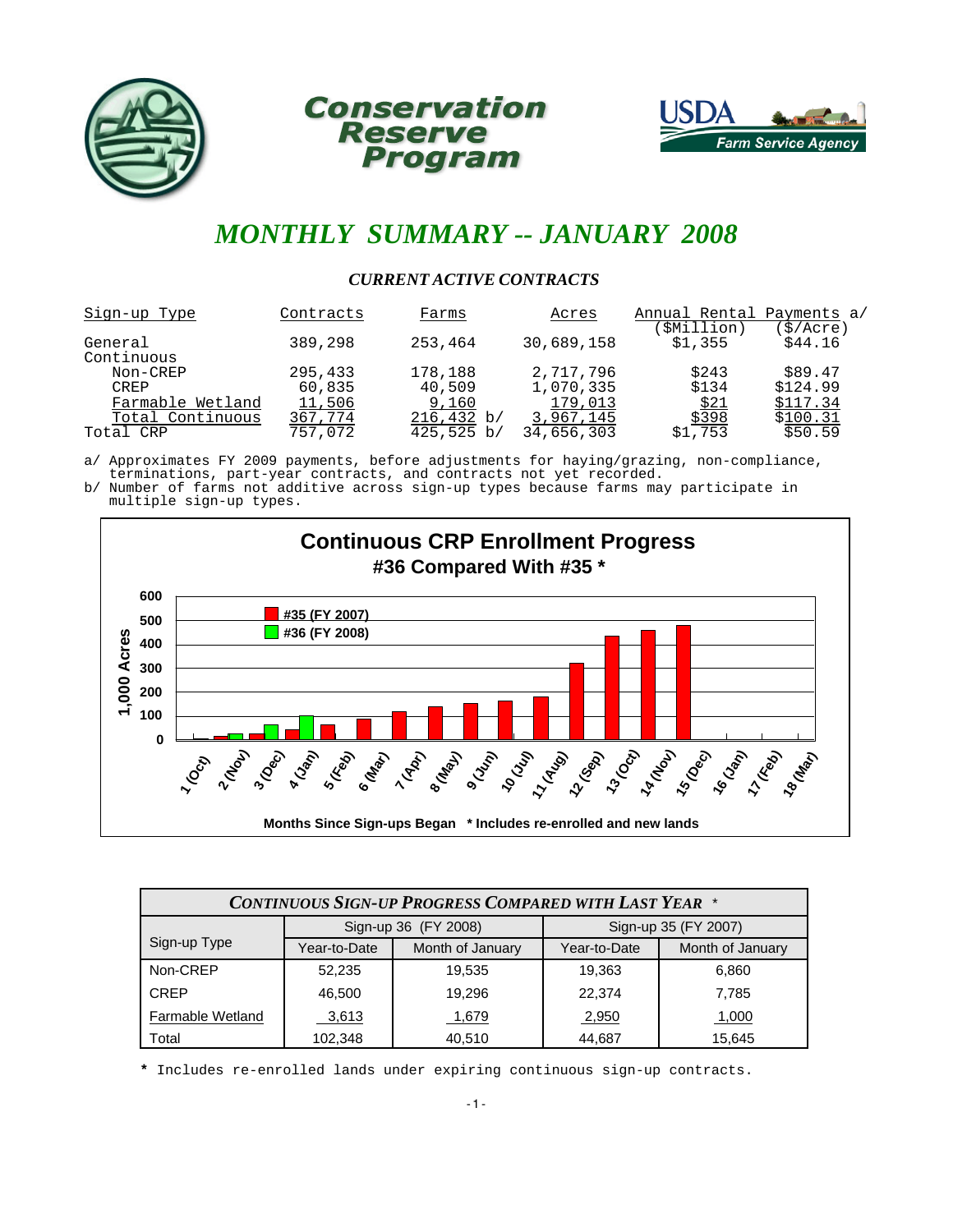### *CRP ENROLLMENT ACTIVITY AND NEWS – January 2008*

- Sign-up 35 (FY 2007 continuous sign-up) now stands at 527,000 acres, adding 46,000 acres in January.
- Sign-up 36 (FY 2008 continuous sign-up) added 41,000 acres in January, and now stands at 102,000 acres.
- Since September 30, 2007, when contracts on 2.6 million acres expired, 405,000 acres have been enrolled under continuous sign-ups 35 and 36--a net decline of 2.2 million acres.
- Results of last year's re-enrollment and extension (REX) offer for general sign-up contracts originally set to expire between 2007 and 2010 show contracts on 23.3 million acres (84% of the 27.8 million eligible acres) will be extended or re-enrolled under new contracts. See p. 4 for details.
- The new contract expiration schedule is provided (pages 15 and 16). It shows that 2.6 million acres expired at the end of September, some of which have been re-enrolled as continuous signup practices.
- Legislation has re-authorized the Emergency Forestry Conservation Reserve Program (EFCRP). Sign-up resumed August 6, 2007.

| <b>Initiatives (and Goals)</b>                     | Practice Code     | In January<br>(Acres) | Year-to-Date<br>(Acres) | Cumulative<br>(Acres) |
|----------------------------------------------------|-------------------|-----------------------|-------------------------|-----------------------|
| Farmable Wetland Program (up to 1,000,000 ac.)     | CP27.28           | 1.679                 | 8.736                   | 179.013               |
| Upland bird habitat buffers (250,000 ac.)          | CP33              | 5,807                 | 19.184                  | 187,698               |
| Bottomland hardwood trees (500,000 ac.)            | CP31              | 405                   | 2.755                   | 40,313                |
| Non-flood plain and playa wetlands (250,000 ac.)   | CP <sub>23a</sub> | 1,855                 | 10.716                  | 41,698                |
| Flood-plain wetlands (500,000 ac.)                 | CP23              | 944                   | 6.671                   | 114.241               |
| Longleaf pine plantings (250,000 ac.) 1/           | CP36              | 6,081                 | 23.465                  | 44.014                |
| Prairie pothole duck nesting habitat (100,000 ac.) | CP37              | 3,987                 | 23.429                  | 33,760                |

1/ Not including land enrolled under general sign-up (214,000 acres) before initiative began.

| Performance<br><b>Measures</b> | <b>Practice Codes</b><br>(CP's) | Oct.   | Y-T-D  | Nov.   | Y-T-D  | Dec.   | $Y-T-D$ | Jan.   | Y-T-D   |
|--------------------------------|---------------------------------|--------|--------|--------|--------|--------|---------|--------|---------|
| Conservation<br>buffers        | 21,22,<br>29                    | 37.671 | 37.671 | 17,204 | 54.875 | 16.568 | 71.443  | 39.089 | 110,532 |
| Wetland<br>restorations        | 9,23,23a,27,<br>28,30,31,37     | 19,289 | 19,289 | .166   | 26.455 | 10,929 | 37,384  | 18.701 | 56,085  |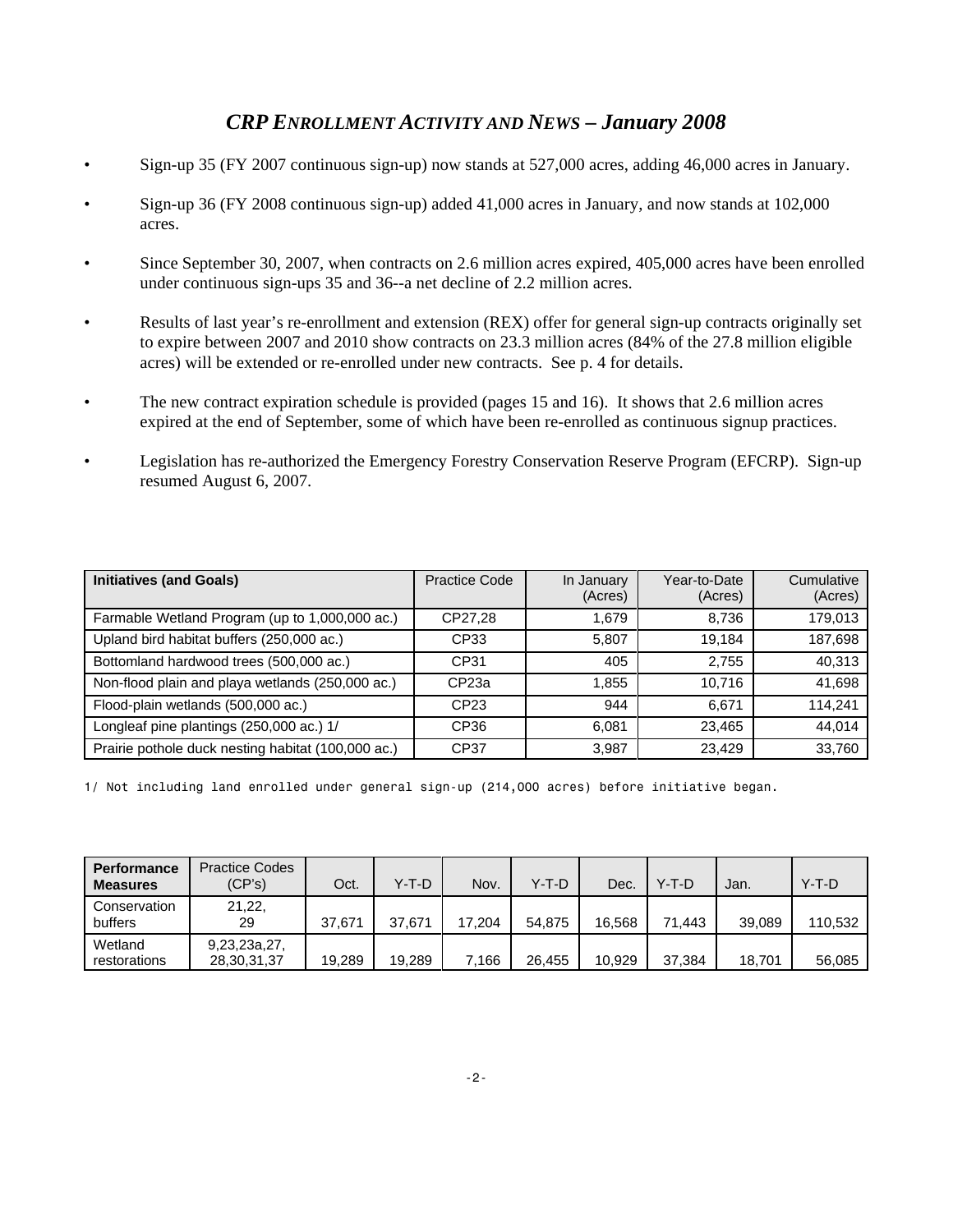|                           | Non-        |             |            |            |
|---------------------------|-------------|-------------|------------|------------|
| Sign-up                   | <b>CREP</b> | <b>CREP</b> | <b>FWP</b> | Total      |
| 1997 (#14)                | 554,842     | 0           |            | 554,842    |
| 1998 (#17)                | 198,191     | 13,558      | $\Box$     | 211,749    |
| 1999 (#19)                | 217,063     | 44,301      |            | 261,364    |
| 2000 (#21/22)             | 251,883     | 65,036      |            | 316,919    |
| 2001 (#23)                | 291,680     | 139,543     | 25,852     | 457,075    |
| 2002 (#24)                | 226,841     | 163,784     | 44,612     | 435,237    |
| 2003 (#25/27)             | 293,532     | 118,264     | 26,966     | 438,762    |
| 2004 (#28)                | 166,868     | 66,945      | 20,557     | 254,370    |
| 2005 (#30)                | 227,228     | 151,515     | 18,907     | 397,650    |
| 2006 (#31)                | 199,335     | 128,647     | 22,629     | 350,611    |
| Expirations 1/            | (339,816)   | (588)       | (50)       | (340, 454) |
| 2007 (#35) 2/             | 377,914     | 132,830     | 15,927     | 526,671    |
| 2008 (#36) 2/             | 52,235      | 46,500      | 3,613      | 102,348    |
| <b>Current Enrollment</b> | 2,717,796   | 1,070,335   | 179,013    | 3,967,143  |

#### **Continuous CRP Enrollment Since Inception Through January 2008 (Acres)**

1/ Contracts that expired 9/30/2007 plus attrition.

2/ Includes re-enrollment of expired contracts.

#### **Emergency Forestry CRP Preliminary Results, 2006 Sign-up**

|                                                                     | Alabama      | Florida     | Louisiana    | Mississippi   | <b>Texas</b>     | Total         |
|---------------------------------------------------------------------|--------------|-------------|--------------|---------------|------------------|---------------|
|                                                                     |              |             |              |               |                  |               |
| <b>Acceptable Acres</b>                                             | 16,801       | 2,749       | 6,456        | 143,695       | 10,475           | 180,176       |
| Plantings                                                           |              |             |              |               |                  |               |
| Longleaf Pine-New                                                   | 9,567        | 856         | 265          | 13,562        | 321              | 24,571        |
| <b>Longleaf Pine-Existing</b>                                       | 2,173        | 940         | 20           | 2,095         | 43               | 5,271         |
| Bottomland Hardwood-New                                             | 136          | 0           | 276          | 11,355        | 186              | 11,953        |
| Bottomland Hardwood-Existing                                        | 1,902        | 25          | 651          | 11,790        | 2,181            | 16,549        |
| Softwood-New                                                        | 1,157        | 653         | 3,240        | 65,906        | 3,371            | 74,327        |
| Softwood-Existing                                                   | 1,610        | 212         | 551          | 18,682        | 928              | 21,983        |
| <b>Upland Hardwood-New</b>                                          | 11           | 0           | 0            | 1482          | 102              | 1,595         |
| <b>Upland Hardwood-Existing</b>                                     | 28           | 63          | 250          | 452           | 66               | 859           |
| Mixed Trees-Existing                                                | 216          | 0           | 1,204        | 18,371        | 3,277            | 23,068        |
| <b>Estimated Damages 1/</b>                                         |              |             |              |               |                  |               |
| Total \$                                                            | \$12,843,608 | \$1,513,240 | \$14,674,715 | \$228,001,253 | \$17,666,552     | \$274,699,368 |
| Average %                                                           | 69%          | 81%         | 69%          | 74%           | 69%              | 73%           |
| <b>Acceptable Offers (Number)</b>                                   |              |             |              |               |                  |               |
| Annual                                                              | 61           | 17          | 49           | 1,041         | 35               | 1,203         |
| Lump Sum                                                            | 22           | 13          | 20           | 131           | 51               | 237           |
| Total                                                               | 83           | 30          | 69           | 1,172         | 86               | 1,440         |
| Average Size (Acres per Contract)                                   | 202          | 92          | 94           | 123           | $\overline{122}$ | 125           |
| <b>Rental Payments</b>                                              |              |             |              |               |                  |               |
| Annual                                                              | \$790,983    | \$42,097    | \$116,015    | \$3,407,762   | \$190,929        | \$4,547,786   |
| Lump Sum                                                            | \$847,809    | \$496,793   | \$436,935    | \$3,558,102   | \$729,715        | \$6,069,354   |
| Total (10*Annual+Lump Sum)                                          | \$8,757,639  | \$917,763   | \$1,597,085  | \$37,635,722  | \$2,639,005      | \$51,547,214  |
| Average Per-Acre Rental Payment                                     | \$52.13      | \$33.39     | \$24.74      | \$26.19       | \$25.19          | \$28.61       |
| 1/ Fechanic loss due to busingines to fesseta of FECDD positionants |              |             |              |               |                  |               |

1/ Economic loss due to hurricaines to forests of EFCRP participants.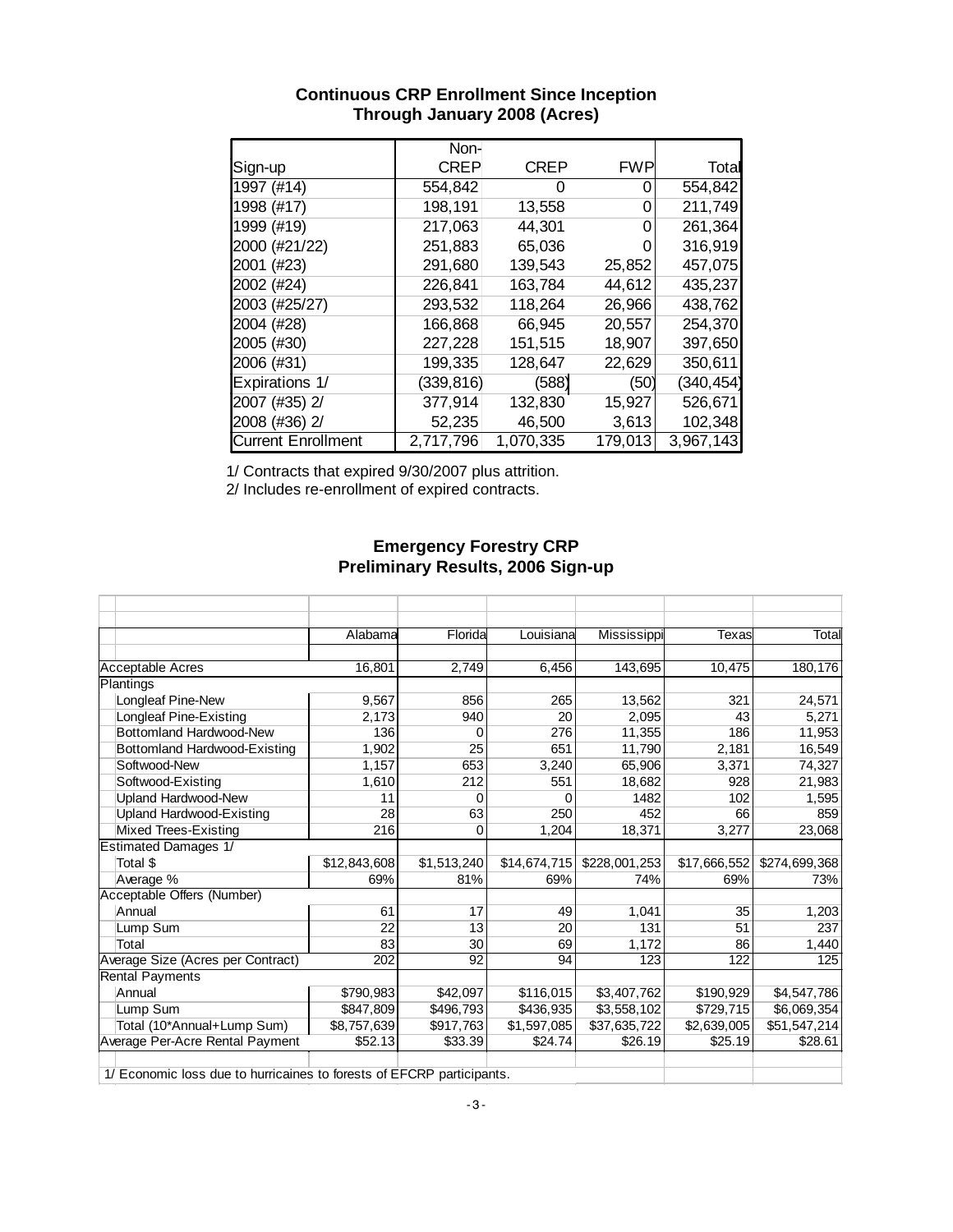#### **RE-ENROLLMENT AND EXTENSION OF 2007-2010 EXPIRING CONTRACTS DATA AS OF DECEMBER 2007**

#### **Eligible Acres**

| <b>REX Tier</b> | 2007-Exp.  | 2008-Exp. | 2009-Exp. | 2010-Exp  | Total      |
|-----------------|------------|-----------|-----------|-----------|------------|
| 2-Year          | 3,151,630  | 1,160,262 | 821,658   | 450,302   | 5,583,851  |
| 3-Year          | 3,171,161  | 1,120,857 | 820,728   | 379,285   | 5,492,030  |
| 4-Year          | 3,052,570  | 1,539,965 | 805,123   | 392,464   | 5,790,122  |
| 5-Year          | 3,125,049  | 888,150   | 852,689   | 396,918   | 5,262,806  |
| Re-enroll       | 3,185,900  | 1,184,094 | 841,017   | 435.724   | 5,646,734  |
| Total           | 15,686,311 | 5,893,328 | 4,141,214 | 2,054,693 | 27,775,545 |

#### **Acres With Paid Compliance Fees**

| <b>REX Tier</b> | 2007-Exp.  | 2008-Exp. | 2009-Exp. | 2010-Exp  | Total      |
|-----------------|------------|-----------|-----------|-----------|------------|
| 2-Year          | 2,926,050  | 1,013,599 | 692,656   | 354,436   | 4,986,741  |
| 3-Year          | 2,870,916  | 969,521   | 677,096   | 300,140   | 4,817,673  |
| 4-Year          | 2,684,285  | 1,325,772 | 650,589   | 310,457   | 4,971,103  |
| 5-Year          | 2,685,706  | 750,921   | 714,198   | 299,080   | 4,449,905  |
| Re-enroll       | 2,696,175  | 1,006,523 | 638,565   | 307,702   | 4,648,965  |
| Total           | 13,863,132 | 5,066,336 | 3,373,104 | 1,571,815 | 23,874,387 |

#### **Acres With Approved Extensions or New Contracts**

| <b>REX Tier</b> | 2007-Exp.  | 2008-Exp. | 2009-Exp. | 2010-Exp  | Total      |
|-----------------|------------|-----------|-----------|-----------|------------|
| 2-Year          | 2,884,377  | 958,261   | 668,207   | 333,019   | 4,843,864  |
| 3-Year          | 2,821,153  | 920,099   | 647,464   | 279,376   | 4,668,092  |
| 4-Year          | 2,611,360  | 1,252,978 | 611,286   | 291,079   | 4,766,703  |
| 5-Year          | 2,730,157  | 766,517   | 829,018   | 345,668   | 4,671,360  |
| Re-enroll       | 2,540,134  | 908,705   | 625,421   | 287,226   | 4,361,486  |
| Total           | 13,587,181 | 4,806,560 | 3,381,396 | 1,536,368 | 23,311,505 |

Eligible Acres: Only land under general sign-up contracts were eligible. Expiring continuous sign-up acres will be eligible for re-enrollment in the year contracts expire.

Compliance Fee: A fee of between \$50 and \$500 depending on contract size was charged to cover expenses for visiting and inspecting fields under contract. A paid fee and successful compliance check were pre-requisites for re-enrollment or extension.

Approvals: These acres represent acres under approved new contracts or extensions, as recorded in the CRP contract database as of the month noted.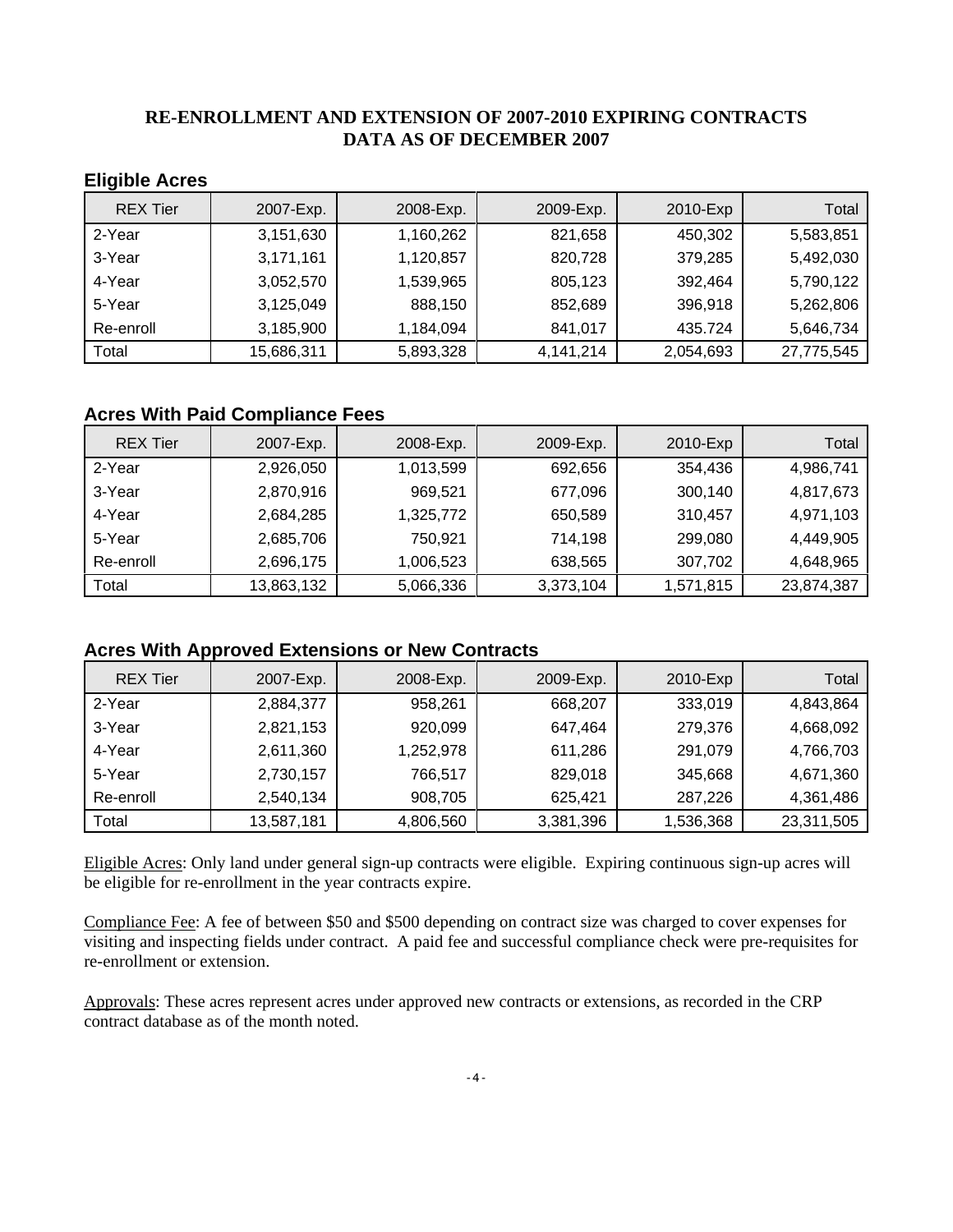**General Signup**. Producers with eligible lands compete nationally for acceptance based on an environmental benefits index (EBI) during specified enrollment periods. Producers may submit offers below soil-specific maximum rental rates and select wildlife-enhancing vegetative covers to increase EBI ranking.

**Continuous (Non-CREP) Sign-up**. Producers with eligible lands may enroll certain high priority conservation practices, such as filter strips and riparian buffers, at any time during the year without competition. In addition to annual soil rental payment and cost-share assistance, many practices are eligible for additional annual and one-time up-front financial incentives. Land enrolled under various initiatives are included in this category.

**Conservation Reserve Enhancement Program (CREP)**. Under CREP agreements, Federal/State partnerships, implement projects designed to address specific environmental objectives through targeted CRP enrollments. Signup is held on a continuous basis, general sign-up practices may be included, and additional financial incentives are generally provided. There are 40 agreements currently in effect in 31 States.

**Farmable Wetland Program (FWP).** Producers enroll small non-flood plain wetlands under modified continuous sign-up provisions.

The accompanying tables are based on contract data developed and maintained in CRP data files by USDA Service Centers through January 31, 2008, and are based on the physical location of the CRP contracted land. Some adjustments have been made to correct mis-coded data in the active contract files.

**Note:** Contracts re-enrolled under 2006's re-enrollment and extension offer (REX) are not considered to expire when the current contracts expire, because new contracts will begin immediately after expiration.

| Page                                                    |  |
|---------------------------------------------------------|--|
| Current Enrollment by Sign-up and Initial Contract Year |  |
|                                                         |  |
|                                                         |  |
| Current Enrollment by State and Sign-up Type            |  |
|                                                         |  |
|                                                         |  |
|                                                         |  |
|                                                         |  |
|                                                         |  |
|                                                         |  |
|                                                         |  |
|                                                         |  |
|                                                         |  |
|                                                         |  |
|                                                         |  |

\*\* Data from Arizona, Hawaii, Nevada, and Rhode Island not reported because of confidentiality concerns (less than 4 contracts in State). Data from these States are included in the totals.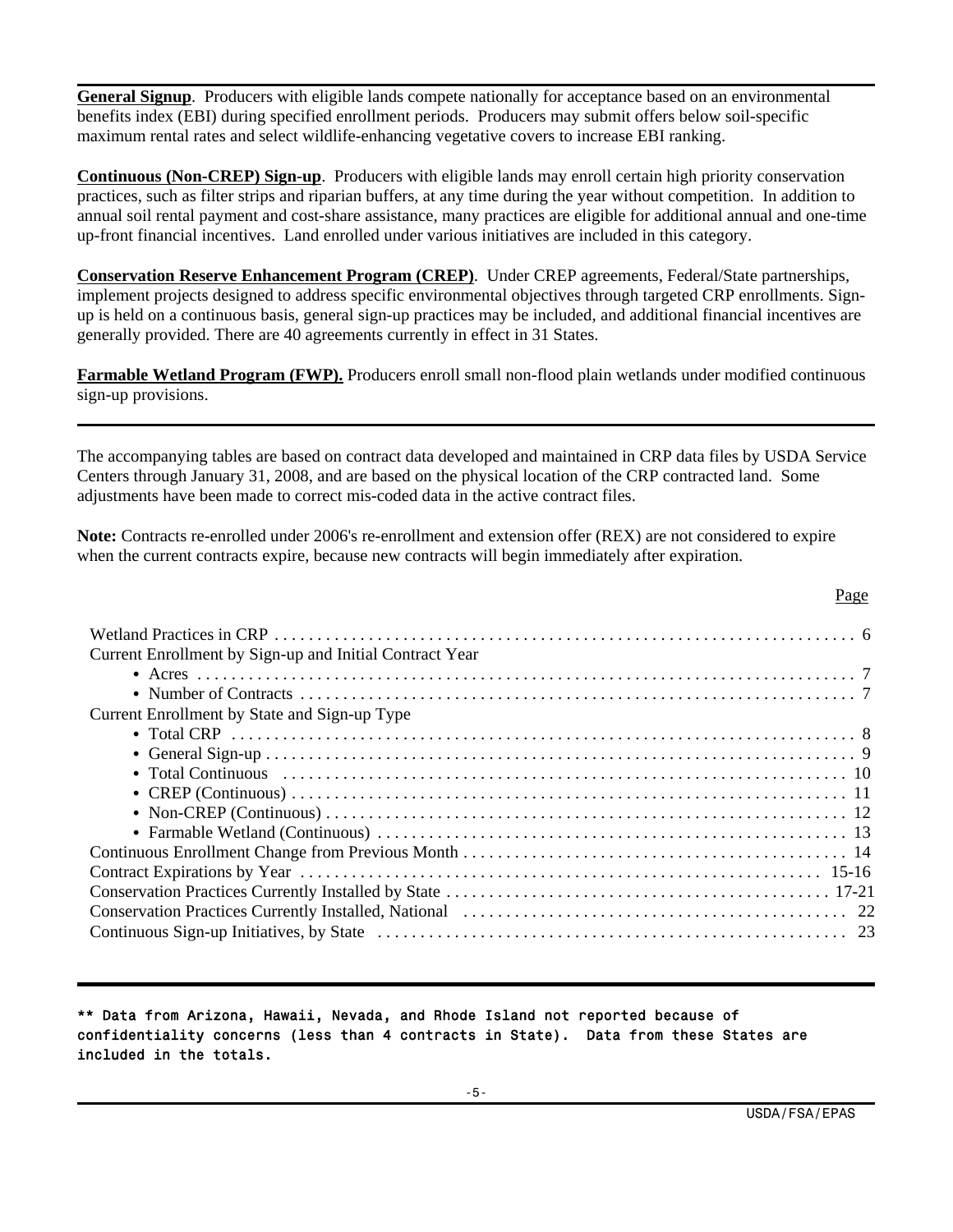### WETLAND PRACTICES IN CRP AS OF JANUARY 2008 (ACRES)

|                  |              | FLOOD-      | NON-        | <b>FARMABLE</b> | <b>BOTTOMLAND</b> | <b>DUCK</b> |              |              |
|------------------|--------------|-------------|-------------|-----------------|-------------------|-------------|--------------|--------------|
|                  | GENERAL 1/   | PLAIN.      | FLOODPLAIN  | WETLAND         | <b>HARDWOODS</b>  | NESTING     | <b>OTHER</b> |              |
| <b>STATE</b>     | (CP23)       | (CP23)      | (CP23A)     | (CP27&CP28)     | (CP31)            | (CP37)      | WETLAND 2/   | <b>TOTAL</b> |
| <b>ALABAMA</b>   | 73           | 0           | 0           | 0               | 754               | 0           | 162          | 988          |
| <b>ALASKA</b>    | $\mathbf 0$  | $\mathbf 0$ | 0           | 0               | 0                 | 0           | 331          | 331          |
| <b>ARKANSAS</b>  | 13,668       | 11,833      | 252         | 0               | 6,024             | 0           | 1,093        | 32,870       |
| CALIFORNIA       | 5,360        | 0           | 0           | 0               | 0                 | 0           | 184          | 5,544        |
| <b>COLORADO</b>  | 1,077        | $\mathbf 0$ | 39          | 0               | 0                 | 0           | 33           | 1,148        |
| <b>DELAWARE</b>  | 256          | 81          | 0           | 0               | 0                 | 0           | 427          | 763          |
| GEORGIA          | 312          | $\mathbf 0$ | 0           | 0               | 25                | 4           | 20           | 361          |
| <b>IDAHO</b>     | 1,374        | $\Omega$    | 0           | 0               | 0                 | 0           | 358          | 1,732        |
| ILLINOIS         | 42,747       | 4,966       | 991         | 322             | 1,371             | 0           | 6,036        | 56,435       |
| INDIANA          | 5,669        | 1,290       | 789         | 933             | 2,454             | 0           | 1,622        | 12,756       |
| IOWA             | 15,329       | 31,112      | 3,027       | 73,265          | 987               | 0           | 19,850       | 143,570      |
| <b>KANSAS</b>    | 3,815        | 2,065       | 1,566       | 955             | 133               | $\Omega$    | 1,098        | 9,631        |
| <b>KENTUCKY</b>  | 35           | 53          | 56          | 0               | 251               | 0           | 3,192        | 3,587        |
| LOUISIANA        | 23,478       | 20,308      | 2,788       | 0               | 16,951            | 0           | 813          | 64,338       |
| MAINE            | 0            | $\mathbf 0$ | 0           | $\Omega$        | 0                 | $\Omega$    | 12           | 12           |
| MARYLAND         | 1,992        | 515         | 0           | 5               | 0                 | 0           | 1,350        | 3,863        |
| MASSACHUSETTS    | $\Omega$     | $\Omega$    | $\mathbf 0$ | $\Omega$        | 0                 | $\Omega$    | $\Omega$     | $\mathbf 0$  |
| MICHIGAN         | 10,907       | 1,887       | 5,841       | 38              | 11                | $\Omega$    | 2,684        | 21,367       |
| MINNESOTA        | 298,176      | 20,555      | 9,023       | 39,423          | 228               | 1,588       | 4,955        | 373,948      |
| MISSISSIPPI      | 11,078       | 1,973       | 401         | 0               | 6,817             | 0           | 933          | 21,202       |
| MISSOURI         | 3,778        | 5,239       | 179         | 9               | 772               | 0           | 4,569        | 14,546       |
| <b>MONTANA</b>   | 4,314        | 93          | 0           | 145             | 0                 | 0           | 85           | 4,637        |
| NEBRASKA         | 13,766       | 843         | 437         | 3,838           | 0                 | 0           | 424          | 19,308       |
| NEW JERSEY       | $\mathbf{1}$ | 0           | 0           | 0               | 0                 | 0           | 3            | 4            |
| NEW YORK         | 50           | 12          | 36          | 0               | $\overline{c}$    | 0           | 717          | 817          |
| NORTH CAROLINA   | 1,170        | 893         | $\mathbf 0$ | $\Omega$        | $\overline{c}$    | 0           | 3,340        | 5,405        |
| NORTH DAKOTA     | 687,716      | 682         | 4,277       | 17,726          | 0                 | 13,039      | 14           | 723,454      |
| OHIO             | 3,601        | 1,639       | 1,847       | 145             | 57                | 0           | 917          | 8,205        |
| <b>OKLAHOMA</b>  | 1,193        | $\Omega$    | 161         | 0               | 441               | 0           | 143          | 1,939        |
| OREGON           | 365          | $\mathbf 0$ | 0           | 0               | 0                 | 0           | 67           | 432          |
| PENNSYLVANIA     | 327          | 623         | 0           | 0               | $\overline{c}$    | 0           | 485          | 1,437        |
| SOUTH CAROLINA   | 284          | $\Omega$    | $\mathbf 0$ | 0               | 0                 | $\Omega$    | 2,003        | 2,286        |
| SOUTH DAKOTA     | 324,055      | 6,532       | 9,504       | 42,167          | 0                 | 19,129      | 13,488       | 414,874      |
| <b>TENNESSEE</b> | 834          | $\mathbf 0$ | 0           | 0               | 2,651             | 0           | 155          | 3,640        |
| <b>TEXAS</b>     | 9,438        | 10          | 280         | 0               | 381               | 0           | 173          | 10,281       |
| <b>VERMONT</b>   | $\mathbf 0$  | $\mathbf 0$ | 0           | 0               | 0                 | 0           | 3            | 3            |
| VIRGINIA         | 229          | 46          | 0           | 0               | 0                 | 0           | 63           | 338          |
| WASHINGTON       | 3,497        | 0           | 0           | 0               | 0                 | 0           | 64           | 3,561        |
| WISCONSIN        | 11,159       | 990         | 204         | 43              | 0                 | 0           | 4,457        | 16,854       |
|                  |              |             |             |                 |                   |             |              |              |
|                  | 1,501,121    | 114,241     | 41,698      | 179,013         | 40,313            | 33,760      | 76,321       | 1,986,467    |

 1/ Includes general sign-up and CREP before 2003 when CP23 was converted to continuous sign-up practice. 2/ CP9 and CP30.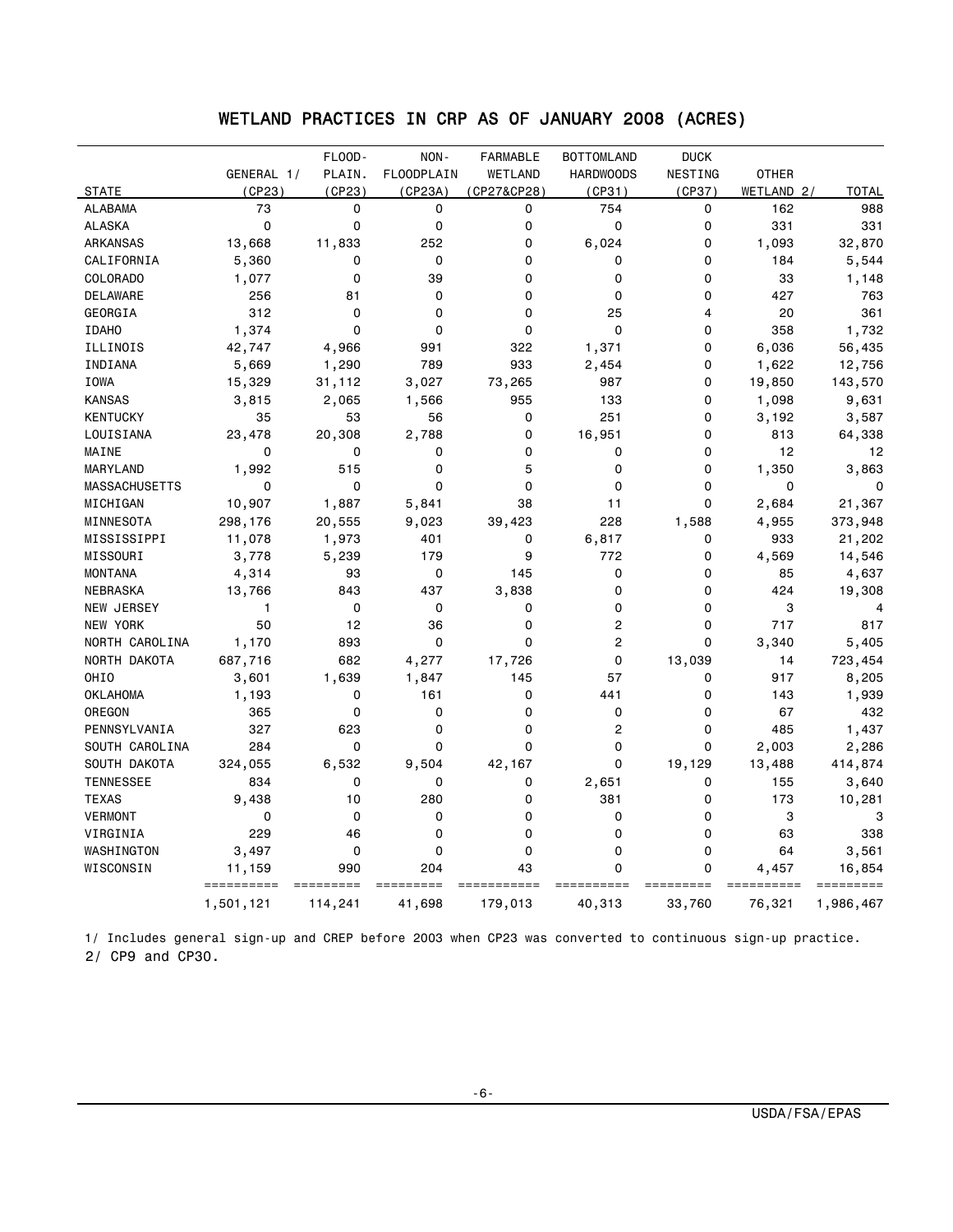#### CRP ENROLLMENT AS OF JANUARY 2008 BY SIGN-UP AND INITIAL CONTRACT YEAR 1/

# ACRES

| SIGN-  | <b>BEFORE</b>                                                                                                 |            |                |                   |           |                          |                   |                |         |                |            |
|--------|---------------------------------------------------------------------------------------------------------------|------------|----------------|-------------------|-----------|--------------------------|-------------------|----------------|---------|----------------|------------|
| UP     | 2000                                                                                                          | 2000       | 2001           | 2002              | 2003      | 2004                     | 2005              | 2006           | 2007    | 2008           | TOTAL      |
| $<$ 16 | 11,937,404                                                                                                    |            |                | n                 |           |                          | U                 |                |         | 0              | 11,937,404 |
| 16     | 5,788,856                                                                                                     |            |                |                   |           |                          |                   |                |         |                | 5,788,856  |
| 17     | 211,600                                                                                                       |            |                |                   |           |                          |                   |                |         |                | 211,600    |
| 18     |                                                                                                               | 04,685,623 |                |                   |           |                          |                   |                |         |                | 4,685,623  |
| 19     | 132,102                                                                                                       | 129,086    |                |                   |           |                          |                   |                |         |                | 261,188    |
| 20     | 0                                                                                                             |            | 0, 2, 210, 761 |                   |           |                          |                   |                |         |                | 2,210,761  |
| 21     | 0                                                                                                             | 104,023    | 12,529         |                   |           |                          |                   |                |         |                | 116,553    |
| 22     | 0                                                                                                             | 32,549     | 167,576        |                   |           |                          |                   |                |         |                | 200,125    |
| 23     |                                                                                                               |            |                | 215,987 240,738   |           |                          |                   |                |         |                | 456,724    |
| 24     |                                                                                                               |            |                | 0 284,396 150,546 |           |                          |                   |                |         |                | 434,942    |
| 25     |                                                                                                               |            |                |                   | 0 200,379 | 54,508                   |                   |                |         |                | 254,887    |
| 26     |                                                                                                               |            |                |                   |           | 0, 1, 632, 856, 163, 507 |                   |                |         |                | 1,796,363  |
| 27     |                                                                                                               |            |                |                   | 11,540    | 172,325                  |                   |                |         |                | 183,865    |
| 28     |                                                                                                               |            |                |                   |           |                          | 153, 155 101, 166 |                |         |                | 254,321    |
| 29     |                                                                                                               |            |                |                   |           |                          |                   | 0, 1, 023, 386 | 62,858  |                | 1,086,244  |
| 30     |                                                                                                               |            |                |                   |           |                          | 0, 199, 516       | 198,245        |         |                | 397,761    |
| 31     |                                                                                                               |            |                |                   |           |                          |                   | 201,606        | 148,466 |                | 350,072    |
| 32     |                                                                                                               |            |                |                   |           |                          |                   |                |         | 0, 2, 531, 961 | 2,531,961  |
| 33     |                                                                                                               |            |                |                   |           |                          |                   |                | 868,062 | 0              | 868,062    |
| 35     |                                                                                                               |            |                |                   |           |                          |                   |                | 164,642 | 362,028        | 526,671    |
| 36     |                                                                                                               |            |                |                   |           |                          |                   |                |         | 102,348        | 102,348    |
|        | ALL 18,069,932 4,951,281 2,606,853 525,133 362,465 2,012,844 464,189 1,423,237 1,244,029 2,996,338 34,656,303 |            |                |                   |           |                          |                   |                |         |                |            |

#### NUMBER OF CONTRACTS

|            | <b>BEFORE</b> |        |          |        |        |        |        |        |        |         |              |
|------------|---------------|--------|----------|--------|--------|--------|--------|--------|--------|---------|--------------|
| SIGN-UP    | 2000          | 2000   | 2001     | 2002   | 2003   | 2004   | 2005   | 2006   | 2007   | 2008 2/ | <b>TOTAL</b> |
| <16        | 126,393       | U      | $\Omega$ |        | n      | ŋ      |        | 0      | O      | 0       | 125,393      |
| 16         | 78,776        |        |          |        |        |        |        |        |        |         | 78,776       |
| 17         | 25,984        |        |          |        |        |        |        |        |        |         | 25,984       |
| 18         | 0             | 62,312 |          |        |        |        |        |        |        |         | 62,312       |
| 19         | 17,053        | 12,799 |          |        |        |        |        |        |        | 0       | 29,852       |
| 20         | Ω             | 0      | 38,636   |        |        |        |        |        |        |         | 38,636       |
| 21         |               | 12,302 | 817      |        |        |        |        |        |        |         | 13,119       |
| 22         |               | 5,547  | 16,497   |        |        |        |        |        |        |         | 22,044       |
| 23         |               | 0      | 27,660   | 21,258 |        |        |        |        |        |         | 48,918       |
| 24         |               |        | 0        | 32,229 | 11,516 |        |        |        |        | 0       | 43,745       |
| 25         |               |        |          |        | 20,732 | 3,608  |        |        |        |         | 24,340       |
| 26         |               |        |          |        | 0      | 34,907 | 1,829  |        |        |         | 36,736       |
| 27         |               |        |          |        | 1,690  | 11,401 |        |        |        |         | 13,091       |
| 28         |               |        |          |        |        | 16,884 | 8,111  |        |        |         | 24,995       |
| 29         |               |        |          |        |        | 0      | 0      | 17,893 | 515    |         | 18,408       |
| 30         |               |        |          |        |        | 0      | 21,099 | 11,706 | 0      |         | 32,805       |
| 31         |               |        |          |        |        |        | 0      | 20,012 | 10,481 |         | 30,493       |
| 32         |               |        |          |        |        |        |        | 0      | 0      | 29,608  | 29,608       |
| 33         |               |        |          |        |        |        |        | 0      | 16,103 | 0       | 16,103       |
| 35         |               |        |          |        |        |        |        | 0      | 13,892 | 19,753  | 33,645       |
| 36         |               |        |          |        |        |        |        |        | O      | 7,069   | 7,069        |
| <b>ALL</b> | 248,206       | 92,960 | 83,610   | 53,487 | 33,938 | 66,800 | 31,039 | 49,611 | 40,991 | 56,430  | 757,072      |

1/ For CRP, contract year is the same as fiscal year, which begins October 1.

General Sign-up Numbers: 1-13, 15, 16, 18, 20, 26, 29, and 33.

Continuous Sign-up Numbers: 14, 17, 19, 21-25, 27, 28, 30, 31, 35, and 36 (sign-up 35 & 36 data incomplete). Sign-up number 32 reflects re-enrollment of 9/30/2007-expired general sign-up contracts under 2006's early re-enrollment offer.

Sign-up number 34 is reserved for Emergency Forestry CRP.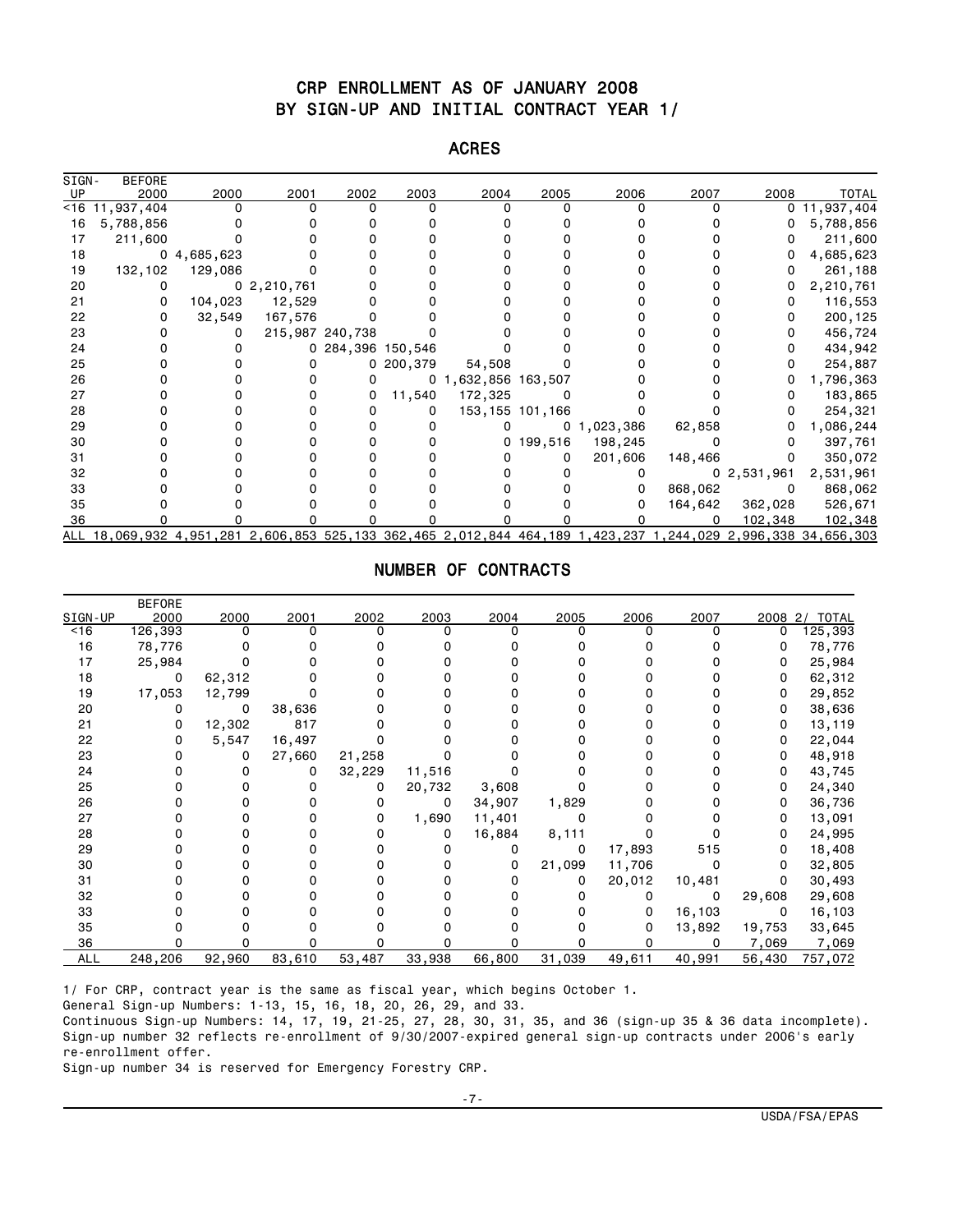| CRP ENROLLMENT BY STATE AS OF JANUARY 2008 |
|--------------------------------------------|
| --------TOTAL CRP (ALL SIGN-UPS)---------- |
|                                            |

|                      | NUMBER OF | NUMBER OF    |              | ANNUAL RENTAL PAYMENTS 2/ |          |
|----------------------|-----------|--------------|--------------|---------------------------|----------|
| STATE 1/             | CONTRACTS | <b>FARMS</b> | <b>ACRES</b> | ( \$1,000)                | (S/ACRE) |
| U.S.                 | 757,072   | 425,525      | 34,656,303   | 1,753,223                 | 50.59    |
| ALABAMA              | 9,998     | 7,179        | 447,292      | 20,410                    | 45.63    |
| <b>ALASKA</b>        | 63        | 41           | 26,402       | 917                       | 34.75    |
| ARKANSAS             | 5,379     | 3,034        | 231,644      | 12,308                    | 53.13    |
| CALIFORNIA           | 531       | 412          | 129,427      | 4,449                     | 34.37    |
| COLORADO             | 13,689    | 6,439        | 2,434,341    | 78,398                    | 32.21    |
| CONNECTICUT          | 21        | 18           | 202          | 15                        | 72.58    |
| DELAWARE             | 743       | 391          | 7,671        | 803                       | 104.66   |
| FLORIDA              | 1,601     | 1,297        | 69,793       | 2,708                     | 38.81    |
| GEORGIA              | 8,764     | 6,414        | 319,047      | 13,485                    | 42.27    |
| <b>IDAHO</b>         | 5,805     | 3,298        | 777,926      | 32,598                    | 41.90    |
| ILLINOIS             | 78,230    | 43,604       | 1,060,674    | 112,158                   | 105.74   |
| INDIANA              | 35,861    | 20,982       | 296,037      | 28,593                    | 96.59    |
| IOWA                 | 105,915   | 53,357       | 1,833,673    | 202,934                   | 110.67   |
| <b>KANSAS</b>        | 49,439    | 28,259       | 3,120,111    | 122,760                   | 39.34    |
| <b>KENTUCKY</b>      | 16,891    | 9,425        | 355,011      | 31,855                    | 89.73    |
| LOUISIANA            | 4,589     | 2,987        | 304,443      | 16,165                    | 53.10    |
| MAINE                | 824       | 543          | 20,742       | 1,039                     | 50.10    |
| MARYLAND             | 6,544     | 3,550        | 83,282       | 10,432                    | 125.26   |
| <b>MASSACHUSETTS</b> | 10        | 9            | 55           | 6                         | 101.62   |
| MICHIGAN             | 16,295    | 9,486        | 261,355      | 20,609                    | 78.85    |
| MINNESOTA            | 62,462    | 33,335       | 1,774,708    | 109,480                   | 61.69    |
| MISSISSIPPI          | 20,293    | 12,978       | 893,248      | 39,553                    | 44.28    |
| MISSOURI             | 36,619    | 21,472       | 1,459,224    | 100,899                   | 69.15    |
| <b>MONTANA</b>       | 17,340    | 6,559        | 3,321,824    | 109,205                   | 32.87    |
| NEBRASKA             | 28,992    | 16,274       | 1,250,834    | 71,481                    | 57.15    |
| NEW HAMPSHIRE        | 11        | 11           | 77           | 4                         | 51.64    |
| NEW JERSEY           | 188       | 136          | 2,243        | 137                       | 60.90    |
| NEW MEXICO           | 2,461     | 1,538        | 565,908      | 18,524                    | 32.73    |
| NEW YORK             | 2,991     | 2,139        | 60,041       | 3,565                     | 59.38    |
| NORTH CAROLINA       | 8,922     | 5,669        | 131,077      | 8,409                     | 64.15    |
| NORTH DAKOTA         | 35,482    | 17,316       | 3,027,837    | 102,029                   | 33.70    |
| OHIO                 | 35,004    | 20,157       | 350,613      | 37,919                    | 108.15   |
| <b>OKLAHOMA</b>      | 8,579     | 5,776        | 983,738      | 32,426                    | 32.96    |
| OREGON               | 4,121     | 2,174        | 561,324      | 27,734                    | 49.41    |
| PENNSYLVANIA         | 11,617    | 7,379        | 224,965      | 21,648                    | 96.23    |
| PUERTO RICO          | 17        | 17           | 805          | 72                        | 89.81    |
| SOUTH CAROLINA       | 8,690     | 5,040        | 194,609      | 7,109                     | 36.53    |
| SOUTH DAKOTA         | 28,903    | 14,010       | 1,293,449    | 57,044                    | 44.10    |
| <b>TENNESSEE</b>     | 7,996     | 5,389        | 236,209      | 14,472                    | 61.27    |
| <b>TEXAS</b>         | 24,835    | 18,013       | 3,925,837    | 138,996                   | 35.41    |
| <b>UTAH</b>          | 1,050     | 619          | 199,074      | 6,045                     | 30.37    |
| VERMONT              | 277       | 208          | 2,254        | 214                       | 95.06    |
| VIRGINIA             | 5,344     | 4,144        | 65,437       | 3,689                     | 56.37    |
| WASHINGTON           | 12,516    | 5,058        | 1,542,094    | 83,048                    | 53.85    |
| WEST VIRGINIA        | 359       | 290          | 4,857        | 343                       | 70.56    |
| WISCONSIN            | 29,687    | 18,367       | 532,177      | 39,012                    | 73.31    |
| WYOMING              | 1,120     | 729          | 272,513      | 7,517                     | 27.58    |

1/ State in which land is located.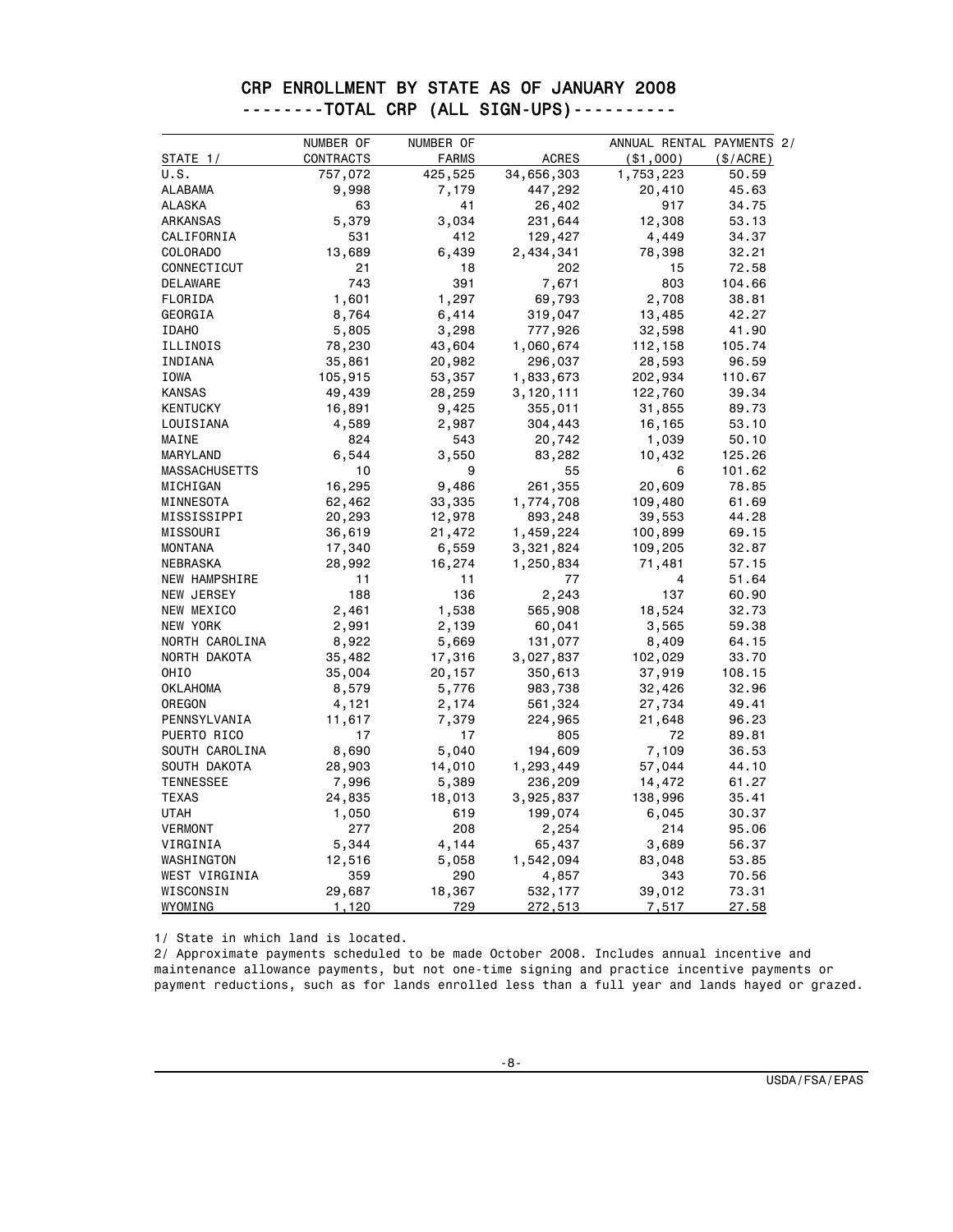## CRP ENROLLMENT BY STATE AS OF JANUARY 2008 --------------GENERAL SIGN-UP--------------<br>-

|                      | NUMBER OF | NUMBER OF      |              | ANNUAL RENTAL PAYMENTS 2/ |           |
|----------------------|-----------|----------------|--------------|---------------------------|-----------|
| STATE 1/             | CONTRACTS | <b>FARMS</b>   | <b>ACRES</b> | ( \$1,000)                | (\$/ACRE) |
| U.S.                 | 389,298   | 253,464        | 30,689,158   | 1,355,268                 | 44.16     |
| ALABAMA              | 8,587     | 6,308          | 407,023      | 18,389                    | 45.18     |
| ALASKA               | 51        | 33             | 25,862       | 881                       | 34.08     |
| ARKANSAS             | 2,387     | 1,637          | 145,561      | 6,445                     | 44.28     |
| CALIFORNIA           | 357       | 268            | 116,372      | 3,339                     | 28.69     |
| <b>COLORADO</b>      | 12,516    | 6,067          | 2,405,115    | 75,757                    | 31.50     |
| CONNECTICUT          | 10        | 10             | 105          | 6                         | 59.48     |
| DELAWARE             | 63        | 52             | 1,465        | 101                       | 69.20     |
| FLORIDA              | 1,592     | 1,292          | 69,404       | 2,691                     | 38.77     |
| GEORGIA              | 7,432     | 5,517          | 278,427      | 11,269                    | 40.47     |
| <b>IDAHO</b>         | 5,001     | 2,824          | 747,497      | 29,329                    | 39.24     |
| ILLINOIS             | 24,724    | 17,209         | 629,907      | 51,376                    | 81.56     |
| INDIANA              | 8,113     | 6,224          | 191,376      | 15,028                    | 78.52     |
| IOWA                 | 34,153    | 23,782         | 1,289,099    | 123,377                   | 95.71     |
| <b>KANSAS</b>        | 37,703    | 23,367         | 3,027,026    | 117,295                   | 38.75     |
| <b>KENTUCKY</b>      | 6,652     | 4,813          | 244,378      | 17,177                    | 70.29     |
| LOUISIANA            | 2,994     | 2,101          | 218,980      | 10,117                    | 46.20     |
| MAINE                | 666       | 443            | 20,340       | 1,013                     | 49.81     |
| MARYLAND             | 492       | 414            | 9,270        | 643                       | 69.40     |
| <b>MASSACHUSETTS</b> | 2         | $\overline{c}$ | 31           | 3                         | 99.04     |
| MICHIGAN             | 5,959     | 4,736          | 175,148      | 10,481                    | 59.84     |
| MINNESOTA            | 28,098    | 18,441         | 1,388,100    | 72,999                    | 52.59     |
| MISSISSIPPI          | 12,849    | 9,343          | 712,028      | 28,329                    | 39.79     |
| MISSOURI             | 24,240    | 16,442         | 1,315,962    | 88,225                    | 67.04     |
| <b>MONTANA</b>       | 16,034    | 6,163          | 3, 193, 777  | 104,722                   | 32.79     |
| NEBRASKA             | 16,853    | 10,788         | 1,107,124    | 58,015                    | 52.40     |
| NEW HAMPSHIRE        | 0         | 0              | 0            | 0                         |           |
| NEW JERSEY           | 68        | 51             | 1,707        | 74                        | 43.29     |
| NEW MEXICO           | 2,396     | 1,498          | 560,533      | 18,298                    | 32.64     |
| NEW YORK             | 1,423     | 1,064          | 41,190       | 1,700                     | 41.27     |
| NORTH CAROLINA       | 3,891     | 3,010          | 76,044       | 3,387                     | 44.54     |
| NORTH DAKOTA         | 26,371    | 13,829         | 2,850,055    | 94,387                    | 33.12     |
| <b>OHIO</b>          | 7,242     | 5,635          | 201,730      | 15,280                    | 75.74     |
| OKLAHOMA             | 8,184     | 5,556          | 974,821      | 32,037                    | 32.86     |
| OREGON               | 2,454     | 1,411          | 515,974      | 24,195                    | 46.89     |
| PENNSYLVANIA         | 1,005     | 860            | 30,492       | 1,349                     | 44.23     |
| PUERTO RICO          | 15        | 15             | 369          | 44                        | 119.12    |
| SOUTH CAROLINA       | 4,639     | 3,287          | 153,186      | 4,948                     | 32.30     |
| SOUTH DAKOTA         | 12,414    | 6,878          | 1,081,463    | 42,523                    | 39.32     |
| <b>TENNESSEE</b>     | 5,754     | 4,438          | 212,795      | 12,533                    | 58.90     |
| TEXAS                | 23,349    | 16,998         | 3,871,539    | 136,911                   | 35.36     |
| <b>UTAH</b>          | 1,020     | 598            | 198,786      | 6,032                     | 30.34     |
| <b>VERMONT</b>       | 3         | 3              | 94           | 6                         | 58.96     |
| VIRGINIA             | 1,585     | 1,288          | 36,525       | 1,509                     | 41.31     |
| WASHINGTON           | 8,531     | 3,913          | 1,430,039    | 74,002                    | 51.75     |
| WEST VIRGINIA        | 24        | 20             | 777          | 33                        | 42.53     |
| WISCONSIN            | 20,464    | 14,245         | 465,719      | 31,789                    | 68.26     |
| WYOMING              | 937       | 590            | 265,795      | 7,222                     | 27.17     |

1/ State in which land is located.

2/ Payments scheduled to be made October 2008. Includes annual maintenance allowance payments, but not payment reductions, such as for lands enrolled less than a full year and lands hayed or grazed.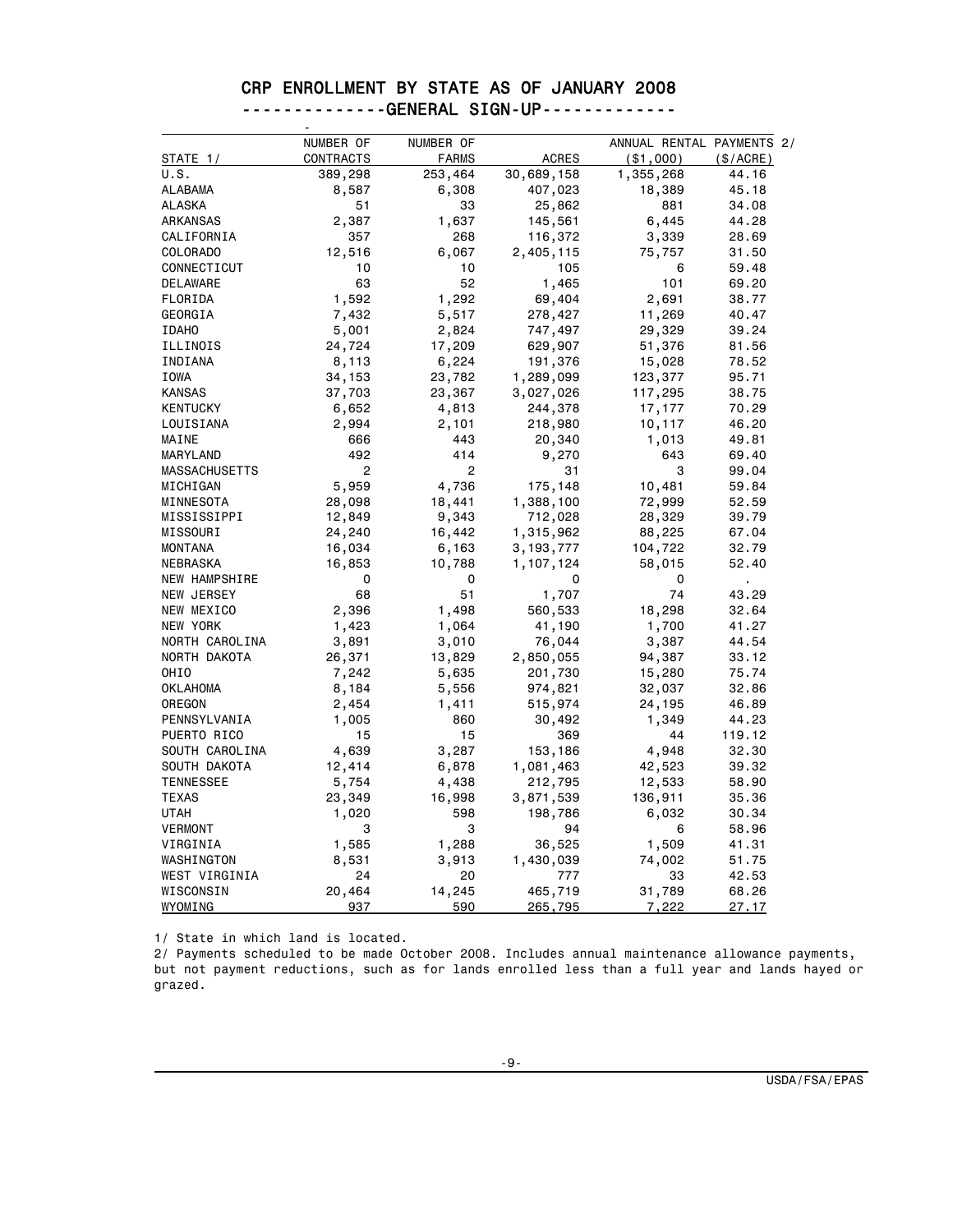|                      | NUMBER OF | NUMBER OF      |              | ANNUAL RENTAL PAYMENTS 3/ |           |
|----------------------|-----------|----------------|--------------|---------------------------|-----------|
| STATE 2/             | CONTRACTS | <b>FARMS</b>   | <b>ACRES</b> | ( \$1,000)                | (\$/ACRE) |
| U.S.                 | 367,774   | 216,432        | 3,967,145    | 397,955                   | 100.31    |
| ALABAMA              | 1,411     | 1,072          | 40,270       | 2,021                     | 50.19     |
| <b>ALASKA</b>        | 12        | 9              | 540          | 36                        | 66.86     |
| ARKANSAS             | 2,992     | 1,745          | 86,083       | 5,863                     | 68.11     |
| CALIFORNIA           | 174       | 153            | 13,055       | 1,110                     | 85.03     |
| COLORADO             | 1,173     | 662            | 29,226       | 2,641                     | 90.38     |
| CONNECTICUT          | 11        | 8              | 97           | 8                         | 86.81     |
| DELAWARE             | 680       | 361            | 6,206        | 702                       | 113.03    |
| FLORIDA              | 9         | $\overline{7}$ | 389          | 18                        | 45.78     |
| GEORGIA              | 1,332     | 1,013          | 40,620       | 2,216                     | 54.56     |
| <b>IDAHO</b>         | 804       | 600            | 30,429       | 3,268                     | 107.40    |
| ILLINOIS             | 53,506    | 31,977         | 430,767      | 60,782                    | 141.10    |
| INDIANA              | 27,748    | 16,566         | 104,661      | 13,566                    | 129.62    |
| IOWA                 | 71,762    | 38,802         | 544,574      | 79,556                    | 146.09    |
| <b>KANSAS</b>        | 11,736    | 7,367          | 93,085       | 5,465                     | 58.71     |
| <b>KENTUCKY</b>      | 10,239    | 5,688          | 110,632      | 14,678                    | 132.68    |
| LOUISIANA            | 1,595     | 1,100          | 85,462       | 6,048                     | 70.77     |
| MAINE                | 158       | 120            | 402          | 26                        | 64.91     |
| MARYLAND             | 6,052     | 3,415          | 74,011       | 9,789                     | 132.26    |
| <b>MASSACHUSETTS</b> | 8         | 7              | 23           | 2                         | 105.07    |
| MICHIGAN             | 10,336    | 5,477          | 86,208       | 10,128                    | 117.48    |
| MINNESOTA            | 34,364    | 20,164         | 386,609      | 36,481                    | 94.36     |
| MISSISSIPPI          | 7,444     | 5,054          | 181,219      | 11,224                    | 61.94     |
| MISSOURI             | 12,379    | 7,747          | 143,262      | 12,674                    | 88.46     |
| <b>MONTANA</b>       | 1,306     | 604            | 128,047      | 4,482                     | 35.01     |
| NEBRASKA             | 12,139    | 7,595          | 143,710      | 13,466                    | 93.70     |
| NEW HAMPSHIRE        | 11        | 11             | 77           | 4                         | 51.64     |
| NEW JERSEY           | 120       | 86             | 536          | 63                        | 116.93    |
| NEW MEXICO           | 65        | 42             | 5,375        | 226                       | 42.13     |
| NEW YORK             | 1,568     | 1,126          | 18,850       | 1,865                     | 98.94     |
| NORTH CAROLINA       | 5,031     | 2,798          | 55,033       | 5,022                     | 91.25     |
| NORTH DAKOTA         | 9,111     | 5,115          | 177,782      | 7,642                     | 42.99     |
| <b>OHIO</b>          | 27,762    | 16,303         | 148,884      | 22,640                    | 152.06    |
| OKLAHOMA             | 395       | 307            | 8,916        | 389                       | 43.66     |
| OREGON               | 1,667     | 1,015          | 45,351       | 3,539                     | 78.04     |
| PENNSYLVANIA         | 10,612    | 6,748          | 194,473      | 20,299                    | 104.38    |
| PUERTO RICO          | 2         | 2              | 436          | 28                        | 65.00     |
| SOUTH CAROLINA       | 4,051     | 2,316          | 41,424       | 2,161                     | 52.17     |
| SOUTH DAKOTA         | 16,489    | 9,043          | 211,986      | 14,521                    | 68.50     |
| <b>TENNESSEE</b>     | 2,242     | 1,492          | 23,414       | 1,939                     | 82.81     |
| <b>TEXAS</b>         | 1,486     | 1,212          | 54,297       | 2,085                     | 38.40     |
| <b>UTAH</b>          | 30        | 22             | 288          | 13                        | 46.54     |
| <b>VERMONT</b>       | 274       | 205            | 2,160        | 209                       | 96.63     |
| VIRGINIA             | 3,759     | 2,943          | 28,912       | 2,180                     | 75.40     |
| WASHINGTON           | 3,985     | 2,102          | 112,055      | 9,046                     | 80.73     |
| WEST VIRGINIA        | 335       | 272            | 4,080        | 310                       | 75.90     |
| WISCONSIN            | 9,223     | 5,804          | 66,458       | 7,223                     | 108.68    |
| WYOMING              | 183       | 153            | 6,718        | 295                       | 43.98     |

#### CRP ENROLLMENT BY STATE AS OF JANUARY 2008 ------------ TOTAL CONTINUOUS 1/ ---------

1/ Includes Farmable Wetland enrollment.

2/ State in which land is located.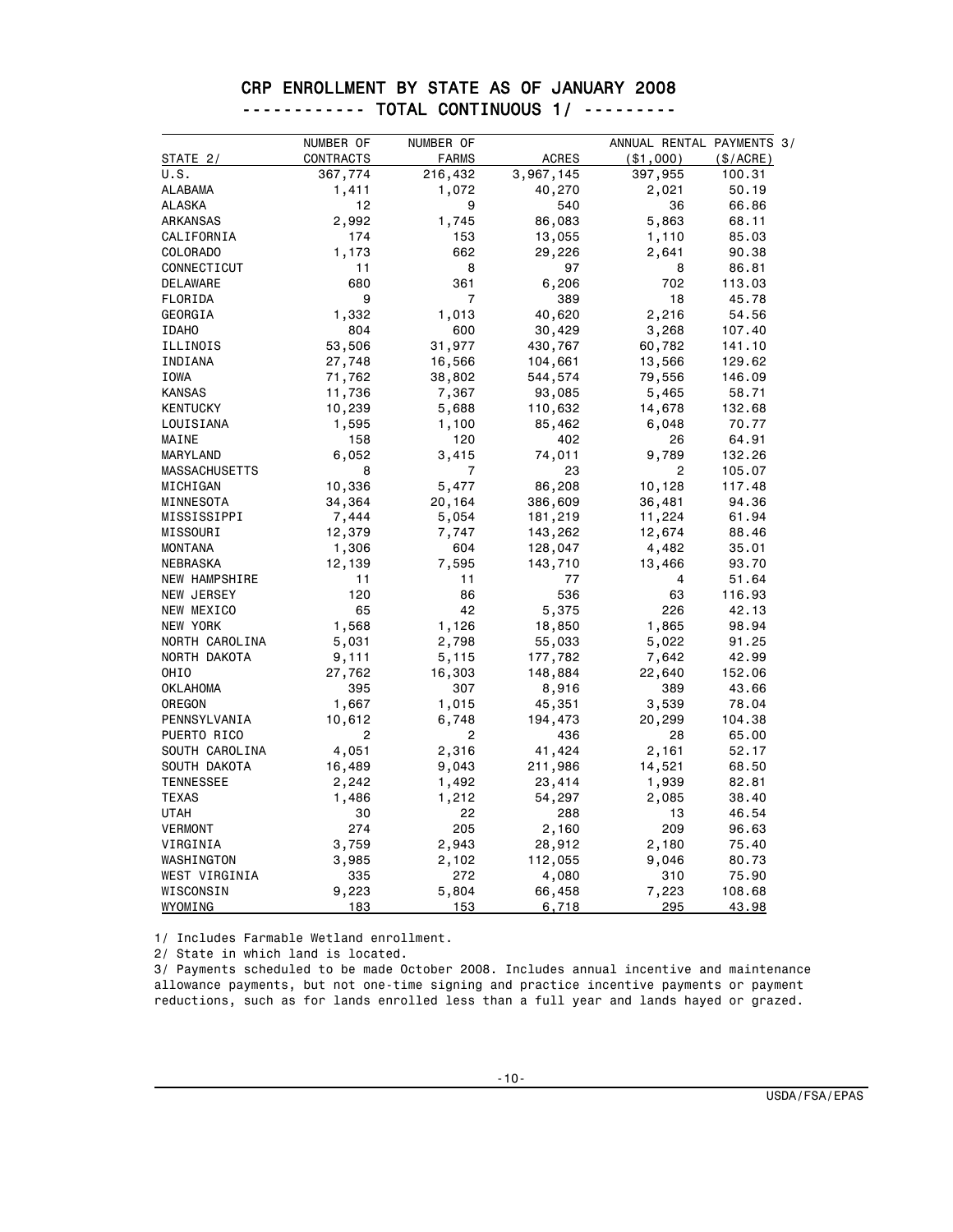#### CRP ENROLLMENT BY STATE AS OF JANUARY 2008 -----------------CREP ONLY----------------

|                      | NUMBER OF | NUMBER OF    |              | ANNUAL RENTAL PAYMENTS 2/ |                |
|----------------------|-----------|--------------|--------------|---------------------------|----------------|
| STATE 1/             | CONTRACTS | <b>FARMS</b> | <b>ACRES</b> | ( \$1,000)                | (\$/ACRE)      |
| U.S.                 | 60,835    | 40,509       | 1,070,335    | 133,779                   | 124.99         |
| ALABAMA              | 0         | 0            | 0            | 0                         |                |
| <b>ALASKA</b>        | 0         | 0            | 0            | 0                         |                |
| ARKANSAS             | 222       | 143          | 6,441        | 647                       | 100.38         |
| CALIFORNIA           | 50        | 48           | 4,694        | 563                       | 120.05         |
| COLORADO             | 125       | 85           | 20,570       | 2,287                     | 111.18         |
| CONNECTICUT          | 0         | 0            | 0            | 0                         | $\blacksquare$ |
| DELAWARE             | 498       | 288          | 5,480        | 644                       | 117.54         |
| FLORIDA              | 0         | 0            | 0            | 0                         |                |
| GEORGIA              | 0         | 0            | 0            | 0                         |                |
| <b>IDAHO</b>         | 166       | 107          | 20,474       | 2,724                     | 133.04         |
| ILLINOIS             | 6,652     | 4,781        | 127,376      | 20,542                    | 161.27         |
| INDIANA              | 486       | 360          | 3,264        | 607                       | 186.07         |
| IOWA                 | 40        | 34           | 1,186        | 252                       | 212.45         |
| <b>KANSAS</b>        | 0         | 2            | 0            | 0                         | $\blacksquare$ |
| <b>KENTUCKY</b>      | 1,712     | 956          | 51,009       | 8,792                     | 172.36         |
| LOUISIANA            | 716       | 530          | 49,916       | 3,949                     | 79.12          |
| MAINE                | 0         | 0            | 0            | 0                         | $\blacksquare$ |
| MARYLAND             | 5,525     | 3,266        | 71,612       | 9,573                     | 133.68         |
| MASSACHUSETTS        | 0         | 0            | 0            | 0                         |                |
| MICHIGAN             | 5,643     | 2,977        | 63,465       | 7,900                     | 124.47         |
| MINNESOTA            | 2,939     | 2,401        | 90,020       | 10,300                    | 114.42         |
| MISSISSIPPI          | 0         | 0            | 0            | 0                         | $\blacksquare$ |
| MISSOURI             | 913       | 660          | 33,419       | 3,126                     | 93.54          |
| <b>MONTANA</b>       | 124       | 46           | 10,839       | 965                       | 89.06          |
| NEBRASKA             | 2,559     | 1,869        | 69,256       | 7,664                     | 110.65         |
| <b>NEW HAMPSHIRE</b> | 0         | 0            | 0            | 0                         | $\blacksquare$ |
| NEW JERSEY           | 82        | 57           | 389          | 52                        | 133.16         |
| NEW MEXICO           | 0         | 0            | 0            | 0                         |                |
| NEW YORK             | 795       | 578          | 9,855        | 1,392                     | 141.28         |
| NORTH CAROLINA       | 2,320     | 1,505        | 31,910       | 3,481                     | 109.08         |
| NORTH DAKOTA         | 82        | 59           | 1,637        | 59                        | 36.11          |
| OHIO                 | 9,273     | 6,237        | 89,781       | 16,258                    | 181.09         |
| OKLAHOMA             | 1         | 1            | 14           | 1                         | 42.00          |
| OREGON               | 1,268     | 820          | 32,650       | 2,774                     | 84.96          |
| PENNSYLVANIA         | 10,158    | 6,436        | 193,350      | 20,239                    | 104.68         |
| PUERTO RICO          | 0         | 0            | 0            | 0                         |                |
| SOUTH CAROLINA       | 0         | 0            | 0            | 0                         |                |
| SOUTH DAKOTA         | 0         | 0            | 0            | 0                         |                |
| <b>TENNESSEE</b>     | $\Omega$  | 0            | 0            | 0                         |                |
| TEXAS                | 0         | 0            | 0            | 0                         |                |
| <b>UTAH</b>          | 0         | $\mathbf 0$  | $\Omega$     | 0                         |                |
| <b>VERMONT</b>       | 230       | 174          | 1,825        | 191                       | 104.85         |
| VIRGINIA             | 3,308     | 2,639        | 25,590       | 2,005                     | 78.36          |
| WASHINGTON           | 743       | 594          | 11,530       | 1,937                     | 168.00         |
| WEST VIRGINIA        | 292       | 237          | 3,824        | 297                       | 77.75          |
| WISCONSIN            | 3,913     | 2,619        | 38,958       | 4,557                     | 116.98         |
| WYOMING              | 0         | 0            | 0            | 0                         |                |

1/ State in which land is located.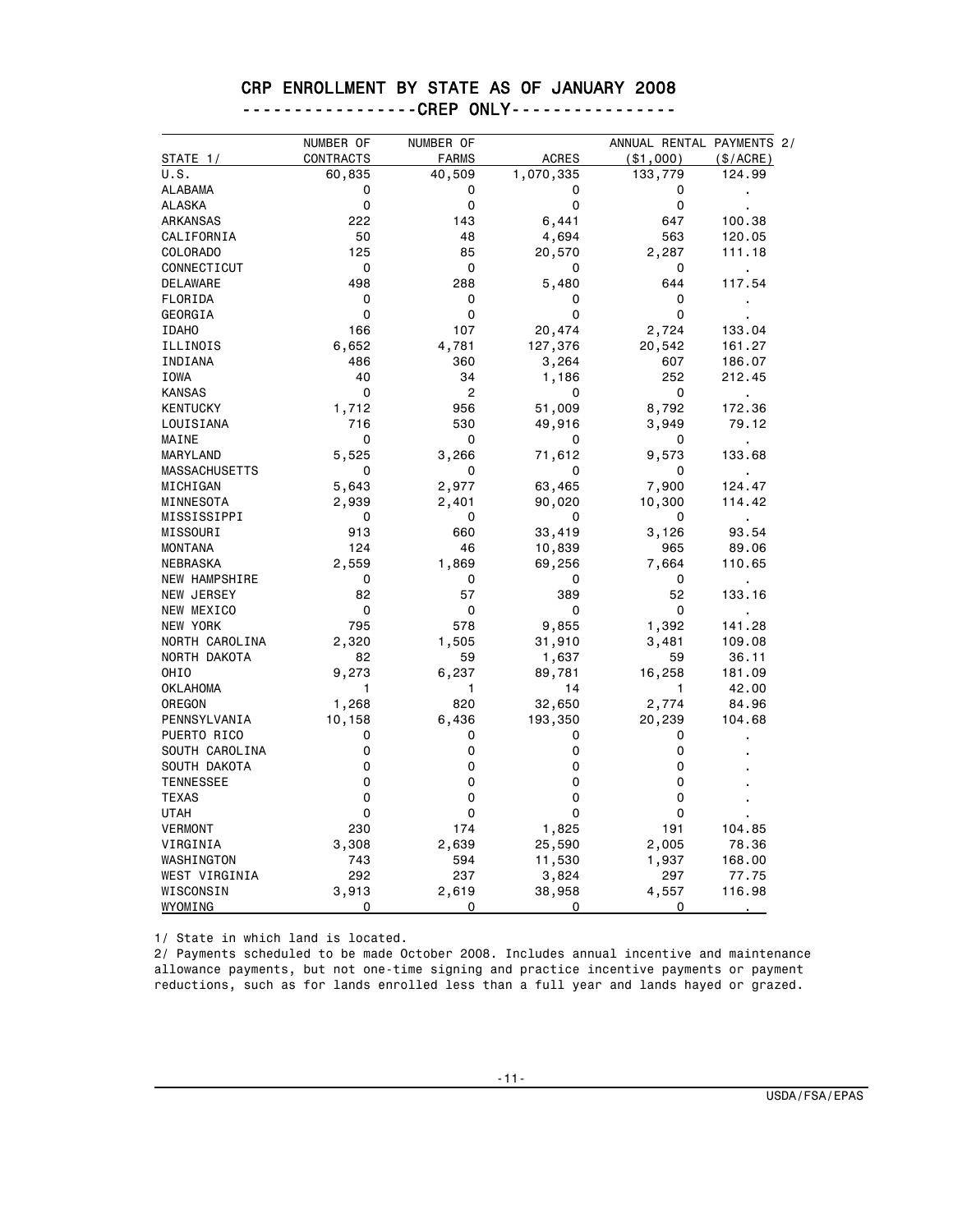|                      | NUMBER OF | NUMBER OF      |              | ANNUAL RENTAL PAYMENTS 3/ |           |
|----------------------|-----------|----------------|--------------|---------------------------|-----------|
| STATE 2/             | CONTRACTS | <b>FARMS</b>   | <b>ACRES</b> | ( \$1,000)                | (\$/ACRE) |
| U.S.                 | 295,433   | 178,188        | 2,717,796    | 243,170                   | 89.47     |
| <b>ALABAMA</b>       | 1,411     | 1,072          | 40,270       | 2,021                     | 50.19     |
| <b>ALASKA</b>        | 12        | 9              | 540          | 36                        | 66.86     |
| ARKANSAS             | 2,770     | 1,625          | 79,642       | 5,216                     | 65.50     |
| CALIFORNIA           | 124       | 106            | 8,361        | 547                       | 65.37     |
| COLORADO             | 1,048     | 587            | 8,656        | 355                       | 40.96     |
| CONNECTICUT          | 11        | 8              | 97           | 8                         | 86.81     |
| DELAWARE             | 182       | 138            | 726          | 57                        | 78.96     |
| FLORIDA              | 9         | $\overline{7}$ | 389          | 18                        | 45.78     |
| GEORGIA              | 1,332     | 1,013          | 40,620       | 2,216                     | 54.56     |
| <b>IDAHO</b>         | 638       | 497            | 9,955        | 544                       | 54.67     |
| ILLINOIS             | 46,820    | 28,625         | 303,069      | 40,191                    | 132.61    |
| INDIANA              | 27,174    | 16,291         | 100,464      | 12,835                    | 127.76    |
| IOWA                 | 67,142    | 36,923         | 470,123      | 67,281                    | 143.11    |
| <b>KANSAS</b>        | 11,669    | 7,326          | 92,131       | 5,417                     | 58.79     |
| <b>KENTUCKY</b>      | 8,527     | 4,746          | 59,624       | 5,886                     | 98.72     |
| LOUISIANA            | 879       | 592            | 35,547       | 2,099                     | 59.05     |
| MAINE                | 158       | 120            | 402          | 26                        | 64.91     |
| MARYLAND             | 526       | 395            | 2,394        | 215                       | 89.93     |
| <b>MASSACHUSETTS</b> | 8         | $\overline{7}$ | 23           | 2                         | 105.07    |
| MICHIGAN             | 4,687     | 2,911          | 22,705       | 2,225                     | 97.98     |
| MINNESOTA            | 28,551    | 17,602         | 257,166      | 22,152                    | 86.14     |
| MISSISSIPPI          | 7,444     | 5,054          | 181,219      | 11,224                    | 61.94     |
| MISSOURI             | 11,465    | 7,212          | 109,835      | 9,547                     | 86.92     |
| <b>MONTANA</b>       | 1,168     | 556            | 117,063      | 3,512                     | 30.00     |
| NEBRASKA             | 9,136     | 5,954          | 70,616       | 5,485                     | 77.67     |
| NEW HAMPSHIRE        | 11        | 11             | 77           | 4                         | 51.64     |
| NEW JERSEY           | 38        | 29             | 147          | 11                        | 73.94     |
| NEW MEXICO           | 65        | 42             | 5,375        | 226                       | 42.13     |
| NEW YORK             | 773       | 587            | 8,995        | 473                       | 52.55     |
| NORTH CAROLINA       | 2,711     | 1,483          | 23,123       | 1,541                     | 66.64     |
| NORTH DAKOTA         | 8,149     | 4,804          | 158,419      | 6,684                     | 42.19     |
| OHIO                 | 18,469    | 11,852         | 58,957       | 6,364                     | 107.94    |
| <b>OKLAHOMA</b>      | 394       | 306            | 8,902        | 389                       | 43.66     |
| OREGON               | 399       | 258            | 12,701       | 765                       | 60.25     |
| PENNSYLVANIA         | 454       | 381            | 1,123        | 60                        | 53.13     |
| PUERTO RICO          | 2         | 2              | 436          | 28                        | 65.00     |
| SOUTH CAROLINA       | 4,051     | 2,316          | 41,424       | 2,161                     | 52.17     |
| SOUTH DAKOTA         | 13,998    | 8,193          | 169,819      | 11,038                    | 65.00     |
| <b>TENNESSEE</b>     | 2,242     | 1,492          | 23,414       | 1,939                     | 82.81     |
| <b>TEXAS</b>         | 1,486     | 1,212          | 54,297       | 2,085                     | 38.40     |
| <b>UTAH</b>          | 30        | 22             | 288          | 13                        | 46.54     |
| <b>VERMONT</b>       | 44        | 43             | 335          | 17                        | 51.93     |
| VIRGINIA             | 451       | 373            | 3,322        | 175                       | 52.57     |
| WASHINGTON           | 3,242     | 1,557          | 100,524      | 7,109                     | 70.72     |
| WEST VIRGINIA        | 43        | 36             | 256          | 12                        | 48.29     |
| WISCONSIN            | 5,304     | 3,658          | 27,457       | 2,660                     | 96.87     |
| WYOMING              | 183       | 153            | 6,718        | 295                       | 43.98     |

#### CRP ENROLLMENT BY STATE AS OF JANUARY 2008 ----------CONTINUOUS NON-CREP 1/----------

1/ Farmable Wetland enrollment not included.

2/ State in which land is located.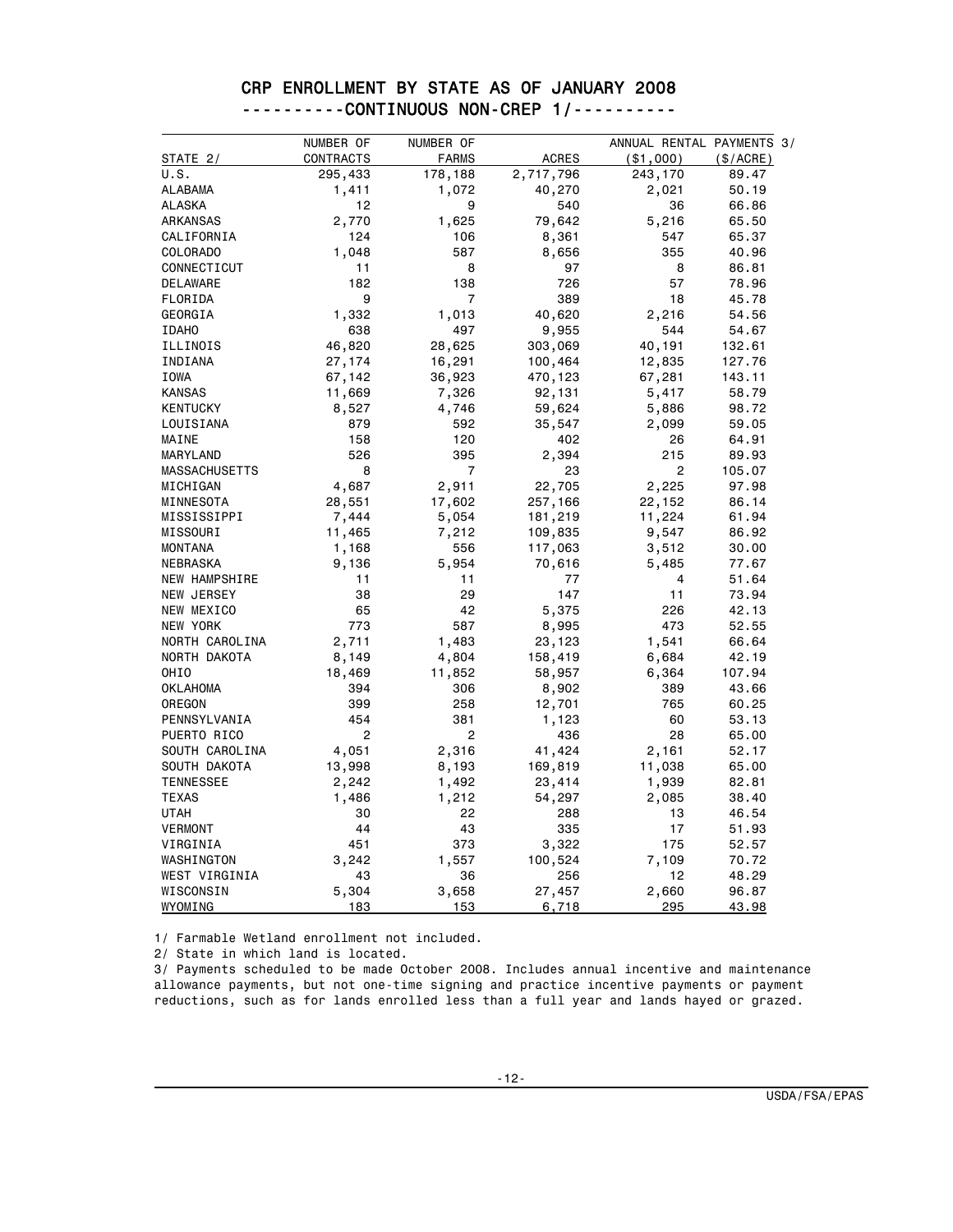|                      | NUMBER OF   | NUMBER OF    |              | ANNUAL RENTAL PAYMENTS 2/ |                |
|----------------------|-------------|--------------|--------------|---------------------------|----------------|
| STATE 1/             | CONTRACTS   | <b>FARMS</b> | <b>ACRES</b> | ( \$1,000)                | (\$/ACRE)      |
| U.S.                 | 11,506      | 9,160        | 179,013      | 21,005                    | 117.34         |
| <b>ALABAMA</b>       | 0           | 0            | 0            | 0                         |                |
| <b>ALASKA</b>        | 0           | 0            | 0            | 0                         |                |
| ARKANSAS             | 0           | $\mathbf 0$  | 0            | 0                         |                |
| CALIFORNIA           | 0           | 0            | 0            | 0                         |                |
| <b>COLORADO</b>      | 0           | $\mathbf 0$  | 0            | 0                         |                |
| CONNECTICUT          | $\mathbf 0$ | 0            | 0            | 0                         |                |
| DELAWARE             | $\Omega$    | $\mathbf 0$  | $\Omega$     | 0                         |                |
| FLORIDA              | $\Omega$    | 0            | 0            | 0                         |                |
| GEORGIA              | $\Omega$    | 0            | 0            | 0                         |                |
| <b>IDAHO</b>         | $\mathbf 0$ | $\mathbf 0$  | 0            | 0                         |                |
| ILLINOIS             | 34          | 33           | 322          | 50                        | 154.46         |
| INDIANA              | 88          | 78           | 933          | 124                       | 132.59         |
| IOWA                 | 4,580       | 3,654        | 73,265       | 12,023                    | 164.10         |
| <b>KANSAS</b>        | 67          | 62           | 955          | 48                        | 50.18          |
| <b>KENTUCKY</b>      | $\mathbf 0$ | $\mathbf 0$  | 0            | 0                         |                |
| LOUISIANA            | $\mathbf 0$ | 0            | 0            | 0                         | $\blacksquare$ |
| MAINE                | 0           | 0            | 0            | 0                         |                |
| MARYLAND             | 1           | 1            | 5            | 0                         | 97.00          |
| <b>MASSACHUSETTS</b> | 0           | $\mathbf 0$  | 0            | 0                         |                |
| MICHIGAN             | 6           | 6            | 38           | 4                         | 94.73          |
| MINNESOTA            | 2,874       | 2,443        | 39,423       | 4,028                     | 102.18         |
| MISSISSIPPI          | 0           | 0            | 0            | 0                         | $\blacksquare$ |
| MISSOURI             | 1           | 1            | 9            | 1                         | 76.04          |
| <b>MONTANA</b>       | 14          | 6            | 145          | 5                         | 34.96          |
| NEBRASKA             | 444         | 387          | 3,838        | 318                       | 82.84          |
| NEW HAMPSHIRE        | 0           | 0            | 0            | 0                         |                |
| NEW JERSEY           | 0           | 0            | 0            | 0                         |                |
| NEW MEXICO           | 0           | 0            | 0            | 0                         |                |
| NEW YORK             | 0           | $\mathbf 0$  | 0            | 0                         |                |
| NORTH CAROLINA       | 0           | $\mathbf 0$  | 0            | 0                         |                |
| NORTH DAKOTA         | 880         | 619          | 17,726       | 899                       | 50.72          |
| OHIO                 | 20          | 21           | 145          | 17                        | 118.79         |
| <b>OKLAHOMA</b>      | 0           | 0            | 0            | 0                         |                |
| OREGON               | $\Omega$    | $\mathbf 0$  | 0            | 0                         |                |
| PENNSYLVANIA         | 0           | $\mathbf 0$  | 0            | 0                         |                |
| PUERTO RICO          | 0           | $\mathbf 0$  | 0            | 0                         |                |
| SOUTH CAROLINA       | 0           | $\mathbf 0$  | 0            | 0                         |                |
| SOUTH DAKOTA         | 2,491       | 1,843        | 42,167       | 3,483                     | 82.61          |
| <b>TENNESSEE</b>     | 0           | 0            | 0            | 0                         |                |
| <b>TEXAS</b>         | $\mathbf 0$ | $\mathbf 0$  | 0            | 0                         |                |
| <b>UTAH</b>          | 0           | 0            | 0            | 0                         |                |
| <b>VERMONT</b>       | 0           | 0            | 0            | 0                         |                |
| VIRGINIA             | 0           | 0            | 0            | 0                         |                |
| WASHINGTON           | 0           | 0            | 0            | 0                         |                |
| WEST VIRGINIA        | 0           | 0            | 0            | 0                         |                |
| WISCONSIN            | 6           | 6            | 43           | 5                         | 121.84         |
| WYOMING              | 0           | 0            | 0            | 0                         |                |

#### CRP ENROLLMENT BY STATE AS OF JANUARY 2008 --------FARMABLE WETLAND PROGRAM----------

1/ State in which land is located.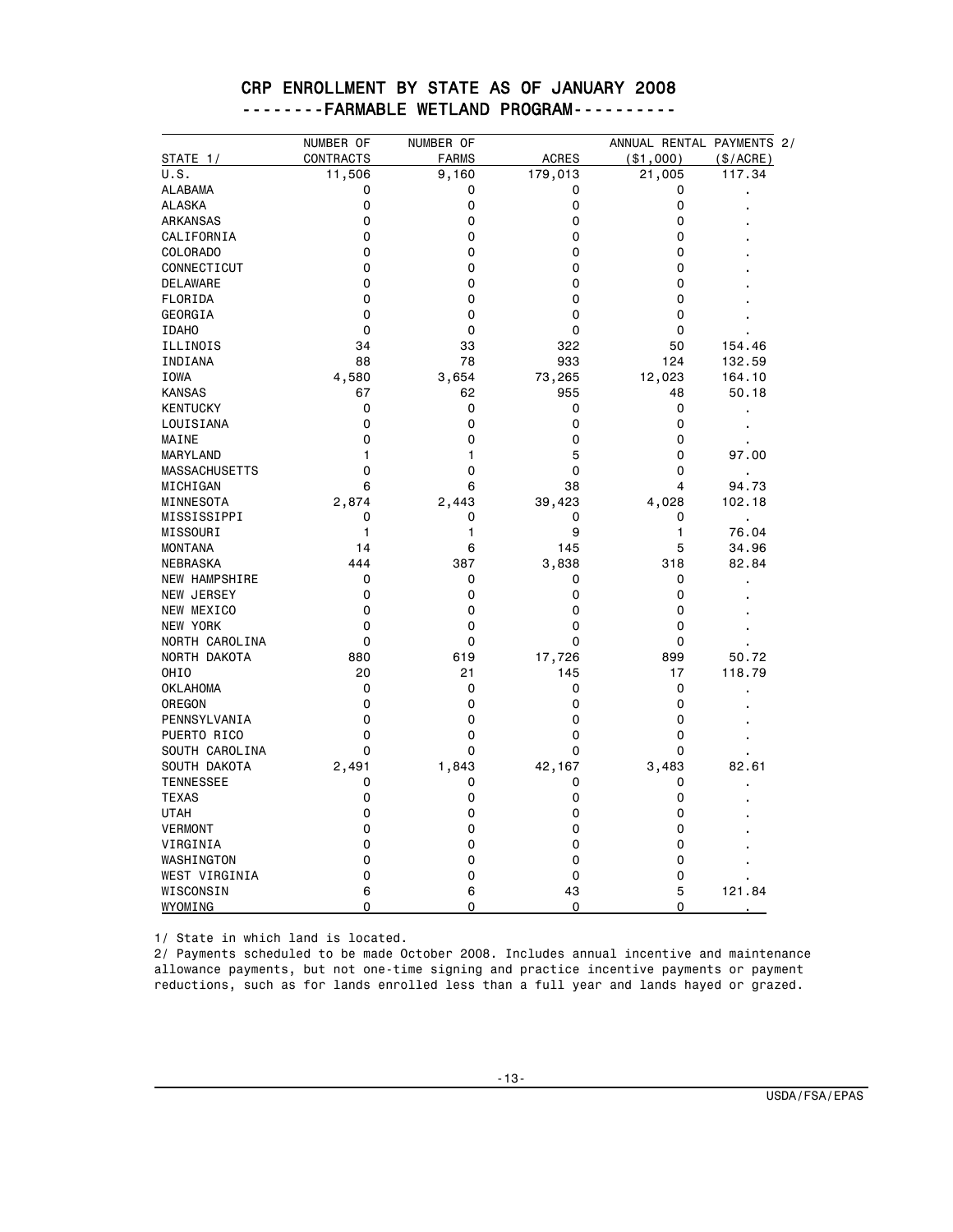|                      | - - - - - - NON - CREP - - - - - - |                | - - - - - - - - CREP - - - - - - - - |              | - - - - - - - - TOTAL - - - - - - - |                |  |
|----------------------|------------------------------------|----------------|--------------------------------------|--------------|-------------------------------------|----------------|--|
|                      | NUMBER OF                          |                | NUMBER OF                            |              | NUMBER OF                           |                |  |
| STATE 2/             | <b>CONTRACTS</b>                   | <b>ACRES</b>   | <b>CONTRACTS</b>                     | <b>ACRES</b> | <b>CONTRACTS</b>                    | <b>ACRES</b>   |  |
| U.S.                 | 2,789                              | 58,073         | 1,434                                | 28,339       | 4,223                               | 86,412         |  |
| ALABAMA              | 15                                 | 302            | 0                                    | 0            | 15                                  | 302            |  |
| <b>ALASKA</b>        | 0                                  | 0              | 0                                    | 0            | 0                                   | 0              |  |
| ARKANSAS             | 21                                 | 171            | 0                                    | 0            | 21                                  | 171            |  |
| CALIFORNIA           | 0                                  | $\mathbf 0$    | 0                                    | $-98$        | 0                                   | -98            |  |
| COLORADO             | 1                                  | 3              | 1                                    | 186          | $\overline{c}$                      | 188            |  |
| CONNECTICUT          | 0                                  | 0              | 0                                    | 0            | 0                                   | 0              |  |
| DELAWARE             | 0                                  | $\mathbf 0$    | 5                                    | 38           | 5                                   | 38             |  |
| FLORIDA              | $\overline{7}$                     | 314            | 0                                    | $\mathbf 0$  | $\overline{7}$                      | 314            |  |
| GEORGIA              | 139                                | 4,813          | 0                                    | $\Omega$     | 139                                 | 4,813          |  |
| <b>IDAHO</b>         | 0                                  | 13             | 12                                   | 515          | 12                                  | 528            |  |
| ILLINOIS             | 373                                | 1,820          | 3                                    | 37           | 376                                 | 1,857          |  |
| INDIANA              | 226                                | 621            | 35                                   | 226          | 261                                 | 847            |  |
| IOWA                 | 338                                | 2,349          | 0                                    | 0            | 338                                 | 2,349          |  |
| <b>KANSAS</b>        | 139                                | 1,361          | 0                                    | 0            | 139                                 | 1,361          |  |
| <b>KENTUCKY</b>      | 5                                  | -49            | 336                                  | 12,756       | 341                                 | 12,707         |  |
| LOUISIANA            | 8                                  | 321            | 3                                    | 95           | 11                                  | 416            |  |
| MAINE                | 3                                  | $-1$           | 0                                    | $\mathbf 0$  | 3                                   | $-1$           |  |
| MARYLAND             | $\overline{7}$                     | 40             | 46                                   | 321          | 53                                  | 362            |  |
| <b>MASSACHUSETTS</b> | 0                                  | 0              | $\Omega$                             | $\Omega$     | $\Omega$                            | 0              |  |
| MICHIGAN             | 15                                 | 52             | 56                                   | 489          | 71                                  | 540            |  |
| MINNESOTA            | 146                                | 1,129          | 41                                   | 1,069        | 187                                 | 2,198          |  |
| MISSISSIPPI          | 11                                 | 433            | 0                                    | 0            | 11                                  | 433            |  |
| MISSOURI             | 86                                 | 786            | 87                                   | 2,526        | 173                                 | 3,312          |  |
| <b>MONTANA</b>       | $-2$                               | 159            | 0                                    | 0            | -2                                  | 159            |  |
| NEBRASKA             | 47                                 | 432            | 12                                   | 716          | 59                                  | 1,148          |  |
| <b>NEW HAMPSHIRE</b> | 0                                  | 0              | $\mathbf 0$                          | $\mathbf 0$  | 0                                   | 0              |  |
| <b>NEW JERSEY</b>    | 0                                  | $\mathbf 0$    | $\overline{7}$                       | 15           | $\overline{7}$                      | 15             |  |
| NEW MEXICO           | 0                                  | 0              | $\mathbf 0$                          | $\mathbf 0$  | 0                                   | $\mathbf 0$    |  |
| NEW YORK             | 1                                  |                | 26                                   |              | 27                                  |                |  |
|                      |                                    | 10             |                                      | 177          |                                     | 187            |  |
| NORTH CAROLINA       | 64                                 | 817            | 8                                    | 113          | 72                                  | 930            |  |
| NORTH DAKOTA         | 501                                | 35,496         | 0                                    | 0            | 501                                 | 35,496         |  |
| OHI <sub>0</sub>     | 251                                | 774            | 241                                  | 2,488        | 492                                 | 3,262          |  |
| OKLAHOMA             | 1                                  | 14             | - 1                                  | - 14         | 0                                   | 0              |  |
| OREGON               | 0                                  | 0              | 40                                   | 1,393        | 40                                  | 1,393          |  |
| PENNSYLVANIA         | 3                                  | $\overline{c}$ | 267                                  | 3,992        | 270                                 | 3,994          |  |
| PUERTO RICO          | 0                                  | $\mathbf 0$    | 0                                    | 0            | 0                                   | 0              |  |
| SOUTH CAROLINA       | 14                                 | 220            | 0                                    | 0            | 14                                  | 220            |  |
| SOUTH DAKOTA         | 254                                | 4,352          | 0                                    | 0            | 254                                 | 4,352          |  |
| <b>TENNESSEE</b>     | 31                                 | 298            | 0                                    | 0            | 31                                  | 298            |  |
| <b>TEXAS</b>         | 21                                 | 267            | 0                                    | 0            | 21                                  | 267            |  |
| UTAH                 | 0                                  | 0              | $\Omega$                             | 0            | 0                                   | 0              |  |
| <b>VERMONT</b>       | 0                                  | 0              | 1                                    | 2            | 1                                   | $\overline{c}$ |  |
| VIRGINIA             | 33                                 | 284            | 136                                  | 764          | 169                                 | 1,048          |  |
| WASHINGTON           | 18                                 | 484            | 0                                    | -3           | 18                                  | 481            |  |
| WEST VIRGINIA        | 0                                  | 0              | 22                                   | 200          | 22                                  | 200            |  |
| WISCONSIN            | 12                                 | $-18$          | 50                                   | 336          | 62                                  | 318            |  |
| WYOMING              | 0                                  | 0              | 0                                    | 0            | 0                                   | 0              |  |

#### CONTINUOUS ENROLLMENT CHANGE FROM PREVIOUS MONTH --CHANGE FROM DECEMBER 2007 TO JANUARY 2008 1/--

1/ Includes Farmable Wetland enrollment and re-enrollments of expired contracts. 2/ State in which land is located.

Note: Negative numbers, indicating net reductions in contracts or acres, reflect contract expirations, terminations, data errors, and/or data corrections.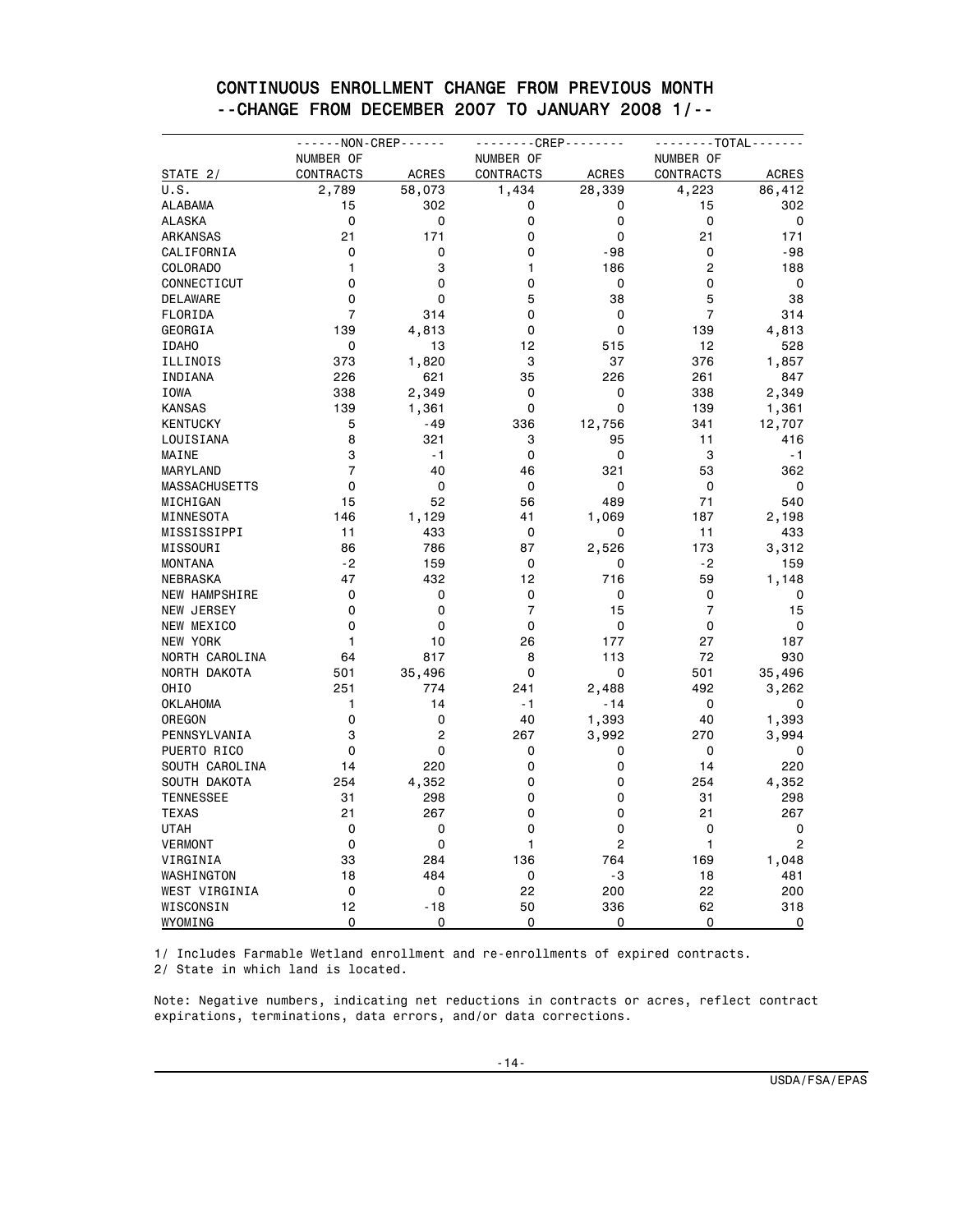## CRP CONTRACT EXPIRATIONS BY YEAR (ACRES) 1/ AS OF JANUARY 2008

| <b>STATE</b>    | 2007      | 2008      | 2009      | 2010      | 2011      | 2012      | 2013      |
|-----------------|-----------|-----------|-----------|-----------|-----------|-----------|-----------|
| ALABAMA         | 50,476    | 14,098    | 36,169    | 66,881    | 78,075    | 67,089    | 35,402    |
| ALASKA          | 3,811     |           | 1,324     | 7,134     | 64        | 317       | 50        |
| ARKANSAS        | 13,156    | 2,894     | 10,399    | 25,627    | 11,940    | 30,182    | 15,350    |
| CALIFORNIA      | 20,208    | 5,426     | 3,843     | 11,438    | 17,950    | 23,725    | 8,935     |
| <b>COLORADO</b> | 43,387    | 23,867    | 714,636   | 450,283   | 344,527   | 261,622   | 221,697   |
| CONNECTICUT     | 133       | 0         | 37        | 13        | 13        | 58        | 10        |
| DELAWARE        | 367       | 445       | 598       | 354       | 106       | 306       | 271       |
| FLORIDA         | 13,889    | 2,896     | 4,435     | 11,403    | 9,736     | 11,604    | 6,587     |
| GEORGIA         | 21,742    | 5,669     | 31,745    | 31,070    | 23,379    | 28,218    | 15,527    |
| <b>IDAHO</b>    | 53,332    | 13,298    | 58,045    | 155,493   | 119,055   | 153,376   | 70,726    |
| ILLINOIS        | 54,147    | 45,511    | 43,687    | 57,058    | 66,587    | 109,820   | 187,246   |
| INDIANA         | 25,976    | 19,628    | 14,269    | 17,791    | 21,993    | 36,479    | 48,216    |
| IOWA            | 149,088   | 134,429   | 112,767   | 115,063   | 72,518    | 232,706   | 186,519   |
| KANSAS          | 133,569   | 49,520    | 432,293   | 610,472   | 521,076   | 419,151   | 211,811   |
| KENTUCKY        | 41,952    | 16,627    | 15,452    | 43,325    | 37,575    | 46,787    | 35,689    |
| LOUISIANA       | 9,158     | 2,044     | 8,579     | 17,709    | 12,083    | 35,889    | 24,259    |
| MAINE           | 2,839     | 1,342     | 1,222     | 4,074     | 5,489     | 5,013     | 447       |
| MARYLAND        | 3,361     | 4,895     | 5,476     | 3,358     | 3,257     | 8,778     | 10,027    |
| MASSACHUSETTS   | 19        | 14        | 5         | 30        | 5         |           |           |
| MICHIGAN        | 18,062    | 21,970    | 13,381    | 14,435    | 11,193    | 19,650    | 46,452    |
| MINNESOTA       | 79,677    | 97,806    | 62,659    | 70,171    | 128,347   | 293,753   | 131,425   |
| MISSISSIPPI     | 79,053    | 16,523    | 52,333    | 100,505   | 98,647    | 152,286   | 64,563    |
| MISSOURI        | 150,254   | 49,969    | 42,790    | 131,213   | 197,212   | 377,941   | 185,247   |
| MONTANA         | 266,582   | 73,615    | 185,271   | 383,127   | 497,720   | 653,615   | 365,503   |
| NEBRASKA        | 92,150    | 46,370    | 157,154   | 180,706   | 152,238   | 168,878   | 98,457    |
| NEW HAMPSHIRE   | 90        | 17        |           | 6         | 45        | 0         |           |
| NEW JERSEY      | 481       | 93        | 31        | 208       | 340       | 179       | 266       |
| NEW MEXICO      | 29,584    | 2,534     | 38,565    | 101,511   | 162,922   | 104,696   | 10,108    |
| NEW YORK        | 8,410     | 6,370     | 2,564     | 2,418     | 2,456     | 3,951     | 3,827     |
| NORTH CAROLINA  | 9,962     | 4,764     | 9,988     | 16,963    | 13,242    | 9,111     | 7,906     |
| NORTH DAKOTA    | 407,807   | 136,363   | 236,445   | 258,327   | 389,572   | 815,059   | 260,099   |
| OHIO            | 25,006    | 14,620    | 11,889    | 14,427    | 13,476    | 26,754    | 57,814    |
| OKLAHOMA        | 90,843    | 25,487    | 161,357   | 209,020   | 189,000   | 132,984   | 75,825    |
| OREGON          | 13,915    | 3,624     | 20,908    | 73,605    | 105,058   | 84,313    | 56,548    |
| PENNSYLVANIA    | 21,858    | 9,301     | 4,948     | 1,865     | 21,759    | 27,887    | 14,002    |
| PUERTO RICO     | 157       | 322       |           | 20        |           | 27        |           |
| SOUTH CAROLINA  | 17,498    | 5,673     | 28,309    | 29,432    | 20,600    | 26,753    | 14,959    |
| SOUTH DAKOTA    | 302,857   | 123,719   | 235,790   | 148,777   | 126,201   | 186,666   | 107,841   |
| TENNESSEE       | 41,515    | 11,059    | 14,122    | 38,281    | 34,515    | 26,621    | 52,063    |
| TEXAS           | 160,680   | 113,599   | 782,748   | 660,755   | 674,235   | 608,885   | 357,067   |
| UTAH            | 14,160    | 10,186    | 64,564    | 78,670    | 17,732    | 12,367    | 3,795     |
| <b>VERMONT</b>  | 66        | 8         | 56        |           | 58        | 27        |           |
| VIRGINIA        | 7,457     | 2,374     | 3,194     | 3,193     | 5,033     | 5,804     | 4,721     |
| WASHINGTON      | 31,062    | 67,446    | 130,538   | 181,512   | 88,119    | 253,107   | 244,061   |
| WEST VIRGINIA   | 131       | 49        | 129       |           | 188       | 110       | 212       |
| WISCONSIN       | 73,942    | 63,751    | 38,792    | 51,382    | 44,462    | 69,047    | 76,276    |
| WYOMING         | 11,493    | 3,443     | 96,071    | 74,209    | 49,762    | 25,845    | 6,138     |
|                 | ========= | ========= | ========= | ========= | ========= | ========= | ========= |
|                 | 2,595,363 | 1,253,657 | 3,889,582 | 4,453,463 | 4,389,564 | 5,557,440 | 3,323,947 |

1/ Includes general and continuous sign-up acreage. Contracts expire at the end of the fiscal year, September 30.

Note: These totals include results of 2006's re-enrollment and extension offer. For example, contracts on 5.1 million acres expired September 30, 2007, but 2.5 million acres immediately began new contracts. Thus only 2.6 million acres actually left the program.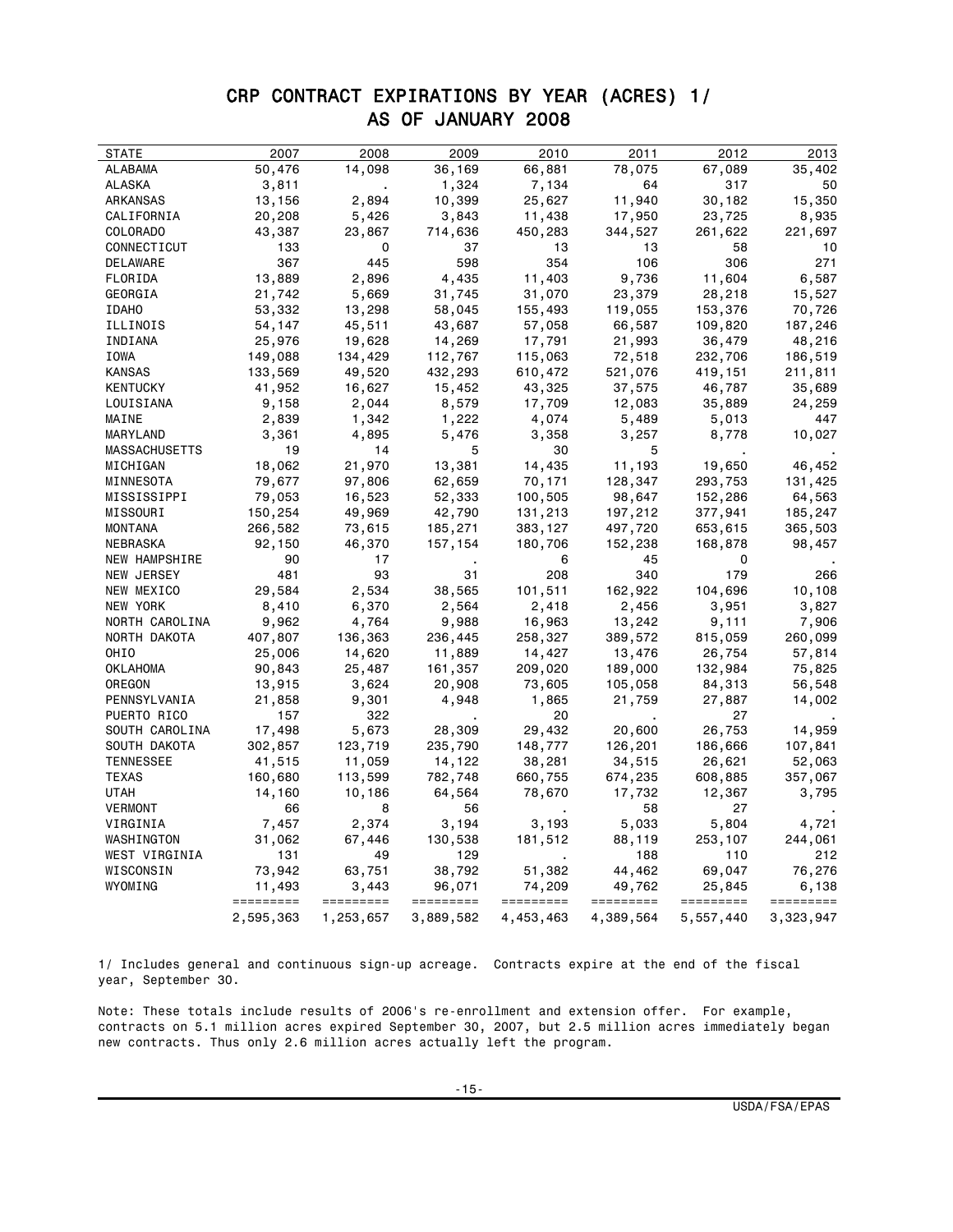## CRP CONTRACT EXPIRATIONS BY YEAR (ACRES) 1/ AS OF JANUARY 2008, CON'T

| STATE                | 2014      | 2015      | 2016      | 2017      | 2018         | 2019      | $2020+$   |
|----------------------|-----------|-----------|-----------|-----------|--------------|-----------|-----------|
| ALABAMA              | 33,451    | 28,186    | 15,001    | 33,777    | 16,331       | 5,329     | 15,827    |
| ALASKA               | 428       | 95        | 28        | 14,757    |              | 2,158     | 6         |
| ARKANSAS             | 10,304    | 17,859    | 12,198    | 16,957    | 25,512       | 14,370    | 37,310    |
| CALIFORNIA           | 1,515     | 5,019     | 4,333     | 42,025    | 983          | 1,921     | 2,582     |
| COLORADO             | 89,676    | 94,894    | 87,634    | 29,254    | 46,836       | 26,365    | 34,289    |
| CONNECTICUT          | 10        |           |           | 20        | 24           | 3         |           |
| DELAWARE             | 234       | 1,879     | 1,739     | 631       | 360          | 247       | 625       |
| FLORIDA              | 6,629     | 5,302     | 698       | 6,517     | 2,387        | 407       | 1,577     |
| GEORGIA              | 63,635    | 43,567    | 3,649     | 15,273    | 18,691       | 1,762     | 36,627    |
| <b>IDAHO</b>         | 40,374    | 24,828    | 14,723    | 81,528    | 11,793       | 12,746    | 26,163    |
| ILLINOIS             | 91,652    | 118,532   | 85,766    | 106,111   | 59,913       | 30,873    | 58,141    |
| INDIANA              | 17,985    | 27,891    | 20,103    | 34,786    | 13,325       | 7,282     | 15,906    |
| IOWA                 | 85,375    | 115,729   | 100,217   | 256,596   | 180,025      | 110,518   | 132,105   |
| <b>KANSAS</b>        | 117,134   | 115,628   | 99,631    | 146,671   | 106,184      | 45,168    | 246,356   |
| KENTUCKY             | 18,942    | 26,230    | 15,388    | 26,928    | 25,910       | 8,454     | 37,728    |
| LOUISIANA            | 49,274    | 28,243    | 3,475     | 9,071     | 32,581       | 8,208     | 72,495    |
| MAINE                | 74        | 448       | 61        | 2,437     | 122          | 1         | 13        |
| MARYLAND             | 6,182     | 9,143     | 10,161    | 13,614    | 4,969        | 1,235     | 2,160     |
| <b>MASSACHUSETTS</b> |           |           |           |           |              |           |           |
| MICHIGAN             | 6,642     | 25,425    | 40,328    | 22,149    | 11,926       | 6,903     | 20,884    |
| MINNESOTA            | 202,967   | 102,029   | 92,066    | 107,638   | 224,401      | 103,230   | 156,669   |
| MISSISSIPPI          | 42,111    | 65,178    | 41,716    | 127,545   | 57,673       | 29,493    | 46,848    |
| MISSOURI             | 48,601    | 79,870    | 70,171    | 146,560   | 48,269       | 17,497    | 64,326    |
| MONTANA              | 236,772   | 114,881   | 37,909    | 453,608   | 135,078      | 120,791   | 68,099    |
| NEBRASKA             | 69,676    | 66,958    | 52,955    | 85,495    | 52,176       | 26,804    | 97,494    |
| NEW HAMPSHIRE        |           |           | 8         |           | $\mathbf{1}$ |           |           |
| NEW JERSEY           | 95        | 72        | 98        | 429       | 93           | 62        | 277       |
| NEW MEXICO           | 5,339     | 1,562     | 2,460     | 125,659   | 9,046        | 1,735     | 531       |
| NEW YORK             | 764       | 6,355     | 5,722     | 13,581    | 3,763        | 3,495     | 4,769     |
| NORTH CAROLINA       | 11,583    | 15,735    | 10,006    | 9,360     | 8,810        | 4,190     | 9,417     |
| NORTH DAKOTA         | 149,215   | 53,810    | 40,030    | 402,655   | 22,537       | 9,765     | 250,758   |
| OHIO                 | 11,917    | 28,570    | 21,477    | 46,159    | 15,443       | 14,646    | 73,733    |
| OKLAHOMA             | 18,355    | 25,478    | 28,038    | 74,446    | 19,663       | 8,872     | 16,173    |
| OREGON               | 32,525    | 34,956    | 30,588    | 79,497    | 13,437       | 9,037     | 17,333    |
| PENNSYLVANIA         | 13,881    | 16,639    | 10,142    | 21,155    | 22,251       | 25,678    | 35,382    |
| PUERTO RICO          | 436       |           |           |           |              |           |           |
| SOUTH CAROLINA       | 19,043    | 19,145    | 3,204     | 17,071    | 2,632        | 1,371     | 6,428     |
| SOUTH DAKOTA         | 72,256    | 47,347    | 58,682    | 51,706    | 24,219       | 13,918    | 96,553    |
| <b>TENNESSEE</b>     | 7,872     | 13,934    | 9,511     | 14,567    | 5,081        | 2,818     | 6,007     |
| TEXAS                | 149,406   | 139,638   | 62,116    | 135,085   | 101,535      | 87,192    | 52,735    |
| UTAH                 | 253       | 3,640     | 3,464     | 102       | 28           |           |           |
| VERMONT              | 54        | 133       | 608       | 207       | 199          | 168       | 742       |
| VIRGINIA             | 1,789     | 8,354     | 9,026     | 10,731    | 5,354        | 1,845     | 3,980     |
| WASHINGTON           | 132,533   | 131,394   | 106,143   | 11,226    | 131,782      | 31,009    | 33,123    |
| WEST VIRGINIA        | 42        | 95        | 357       | 785       | 627          | 355       | 1,908     |
| WISCONSIN            | 22,228    | 33,302    | 18,326    | 51,806    | 33,614       | 8,471     | 21,005    |
| WYOMING              | 5,883     | 3,951     | 1,279     | 1,465     | 3,044        | 2,112     | 869       |
|                      | ========= | ========= | ========= | ========= | =========    | ========= | ========= |
|                      | 1,895,141 | 1,701,923 | 1,231,254 | 2,847,641 | 1,498,629    | 808,505   | 1,805,958 |

1/ Includes general and continuous sign-up acreage. Contracts expire at the end of the fiscal year, September 30.

Note: Includes results of 2006's re-enrollment and extension offer.

÷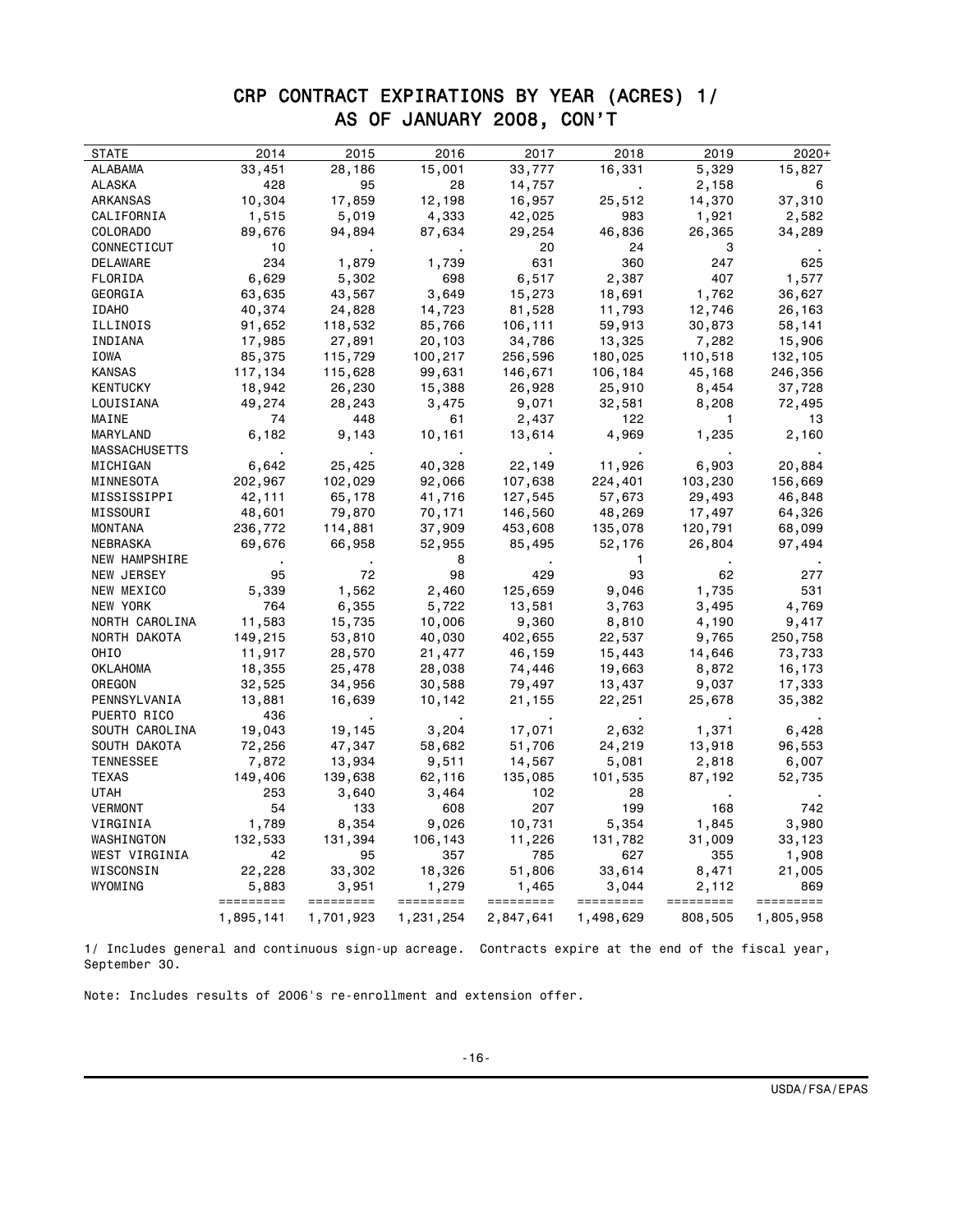## C0NSERVATION PRACTICES INSTALLED ON CRP (ACRES) CUMULATIVE, AS OF JANUARY 2008

| <b>STATE</b>     | NEW GRASS PLANTINGS |           |                  | NEW TREE PLANTINGS |                  | WILDLIFE    | WILDLIFE | FIELD                |
|------------------|---------------------|-----------|------------------|--------------------|------------------|-------------|----------|----------------------|
|                  | INTROD.             | NATIVE    | <b>SOFTWOODS</b> | LONGLEAF           | <b>HARDWOODS</b> | HABITAT     |          | CORRIDORS WINDBREAKS |
|                  | (CP1)               | (CP2)     | (CP3)            | PINE               | (CP3A)           | $(CP4D)$ 2/ | (CP4B)   | (CP5)                |
|                  |                     |           |                  | (CP3A) 1/          |                  |             |          |                      |
| <b>ALABAMA</b>   | 3,622               | 3,698     | 79,734           | 45,924             | 16,004           | 9,280       | 529      | 0                    |
| ALASKA           | 5,513               | 18        | 0                | 0                  | 0                | 0           | 0        | 0                    |
| ARKANSAS         | 2,909               | 4,218     | 8,176            | 0                  | 35,583           | 2,357       | 1,060    | 0                    |
| CALIFORNIA       | 5,415               | 1,623     | 5                | 0                  | 57               | 768         | 0        | 0                    |
| COLORADO         | 40,277              | 639,997   | 85               | 0                  | 17               | 386,348     | 149      | 1,431                |
| CONNECTICUT      | 60                  | 34        | 0                | 0                  | 0                | 0           | 0        | 0                    |
| DELAWARE         | 53                  | 23        | 0                | 0                  | 3,387            | 1,916       | 0        | 0                    |
| FLORIDA          | 93                  | 151       | 7,170            | 11,589             | 953              | 2,446       | 0        | 0                    |
| GEORGIA          | 111                 | 390       | 25,478           | 123,455            | 5,672            | 5,986       | 77       | 0                    |
| <b>IDAHO</b>     | 93,813              | 42,798    | 4,633            | 0                  | 50               | 130,653     | 127      | 562                  |
| ILLINOIS         | 175,912             | 49,197    | 1,072            | 0                  | 51,100           | 140,478     | 727      | 2,691                |
| INDIANA          | 36,303              | 30,736    | 669              | 0                  | 17,656           | 15,022      | 428      | 2,297                |
| IOWA             | 228,274             | 151,427   | 341              | 0                  | 14,606           | 317,936     | 726      | 6,599                |
| KANSAS           | 15,356              | 851,957   | 89               | 0                  | 505              | 15,386      | 622      | 1,877                |
| KENTUCKY         | 82,111              | 44,649    | 234              | 0                  | 5,655            | 562         | 104      | 8                    |
| LOUISIANA        | 183                 | 3,236     | 19,020           | 262                | 118,729          | 34,249      | 9        | 0                    |
| MAINE            | 1,210               | 110       | 176              | 0                  | 1                | 916         | 0        | 0                    |
| MARYLAND         | 12,046              | 3,743     | 536              | 0                  | 655              | 2,004       | 13       | 0                    |
| MASSACHUSETTS    | 0                   | 0         | 0                | 0                  | 0                | 0           | 0        | 0                    |
| MICHIGAN         | 30,085              | 26,217    | 3,982            | 0                  | 3,564            | 25,871      | 418      | 2,566                |
| MINNESOTA        | 222,798             | 128,464   | 8,024            | 0                  | 26,105           | 344,798     | 432      | 9,500                |
| MISSISSIPPI      | 3,411               | 540       | 139,663          | 333                | 87,864           | 6,936       | 84       | 0                    |
| MISSOURI         | 330,657             | 170,757   | 388              | 0                  | 16,303           | 6,638       | 123      | 111                  |
| <b>MONTANA</b>   | 642,737             | 850,219   | 126              | 0                  | 80               | 33,749      | 175      | 292                  |
| NEBRASKA         | 33,550              | 419,396   | 712              | 0                  | 885              | 47,840      | 27       | 30,362               |
| NEW HAMPSHIRE    | 0                   | 0         | 0                | 0                  | 0                | 0           | 0        | 0                    |
| NEW JERSEY       | 1,070               | 244       | 66               | 0                  | 49               | 6           | 0        | 11                   |
| NEW MEXICO       | 3,618               | 169,305   | 0                | 0                  | 0                | 0           | 0        | $\Omega$             |
| NEW YORK         | 7,932               | 962       | 471              | 0                  | 859              | 444         | 37       | 17                   |
| NORTH CAROLINA   | 1,561               | 1,641     | 7,962            | 11,991             | 2,255            | 2,369       | 120      | 20                   |
| NORTH DAKOTA     | 337,559             | 69,626    | 76               | 0                  | 323              | 537,105     | 44       | 4,981                |
| OHIO             | 22,653              | 64,550    | 1,288            | 0                  | 7,247            | 46,025      | 202      | 3,048                |
| <b>OKLAHOMA</b>  | 9,915               | 400,230   | 43               | 0                  | 582              | 2,643       | 73       | 51                   |
| OREGON           | 120,582             | 85,893    | 1,921            | 0                  | 70               | 11,221      | 1,354    | 4                    |
| PENNSYLVANIA     | 113,745             | 38,920    | 198              | 0                  | 1,263            | 4,290       | 47       | 4                    |
| PUERTO RICO      | 108                 | 0         | 0                | 0                  | 51               | 0           | 0        | 0                    |
| SOUTH CAROLINA   | 251                 | 102       | 25,839           | 19,767             | 1,728            | 7,291       | 0        | 66                   |
| SOUTH DAKOTA     | 104,250             | 187,264   | 428              | 0                  | 104              | 106,860     | 76       | 22,065               |
| <b>TENNESSEE</b> | 25,195              | 45,899    | 13,776           | 0                  | 4,512            | 12,227      | 693      | 0                    |
| TEXAS            | 76,029              | 1,673,578 | 2,529            | 0                  | 356              | 41,142      | 1,287    | 43                   |
| UTAH             | 59,733              | 15,393    | 0                | 0                  | 0                | 773         | 0        | 4                    |
| <b>VERMONT</b>   | 0                   | 0         | 0                | 0                  | 0                | 0           | 0        | 0                    |
| VIRGINIA         | 3,293               | 2,521     | 6,577            | 0                  | 289              | 533         | 217      | $\mathbf 0$          |
| WASHINGTON       | 127,670             | 723,944   | 1,184            | 0                  | 15               | 183,858     | 432      | 13                   |
| WEST VIRGINIA    | 98                  | 22        | 119              | 0                  | 9                | 0           | 0        | 0                    |
| WISCONSIN        | 38,012              | 52,656    | 5,373            | 0                  | 47,085           | 10,281      | 251      | 229                  |
| WYOMING          | 56,830              | 7,491     | 12               | 0                  | 0                | 27,616      | 0        | 248                  |
| UNDESIGNATED     | 0                   | 0         | 0                | 0                  | 0                | 146         | 0        | 0                    |
|                  | ==========          |           |                  |                    |                  |             | ===      | $==$<br>===          |
|                  | 3,076,603           | 6,963,840 | 368,178          | 213,320            | 472,232          | 2,526,970   | 10,663   | 89,102               |

1/ See also CP36 (p. 21)

2/ Seedings that meet multiple seasonal (e.g., nesting cover, winter cover) requirements for wildlife of local or regional concern.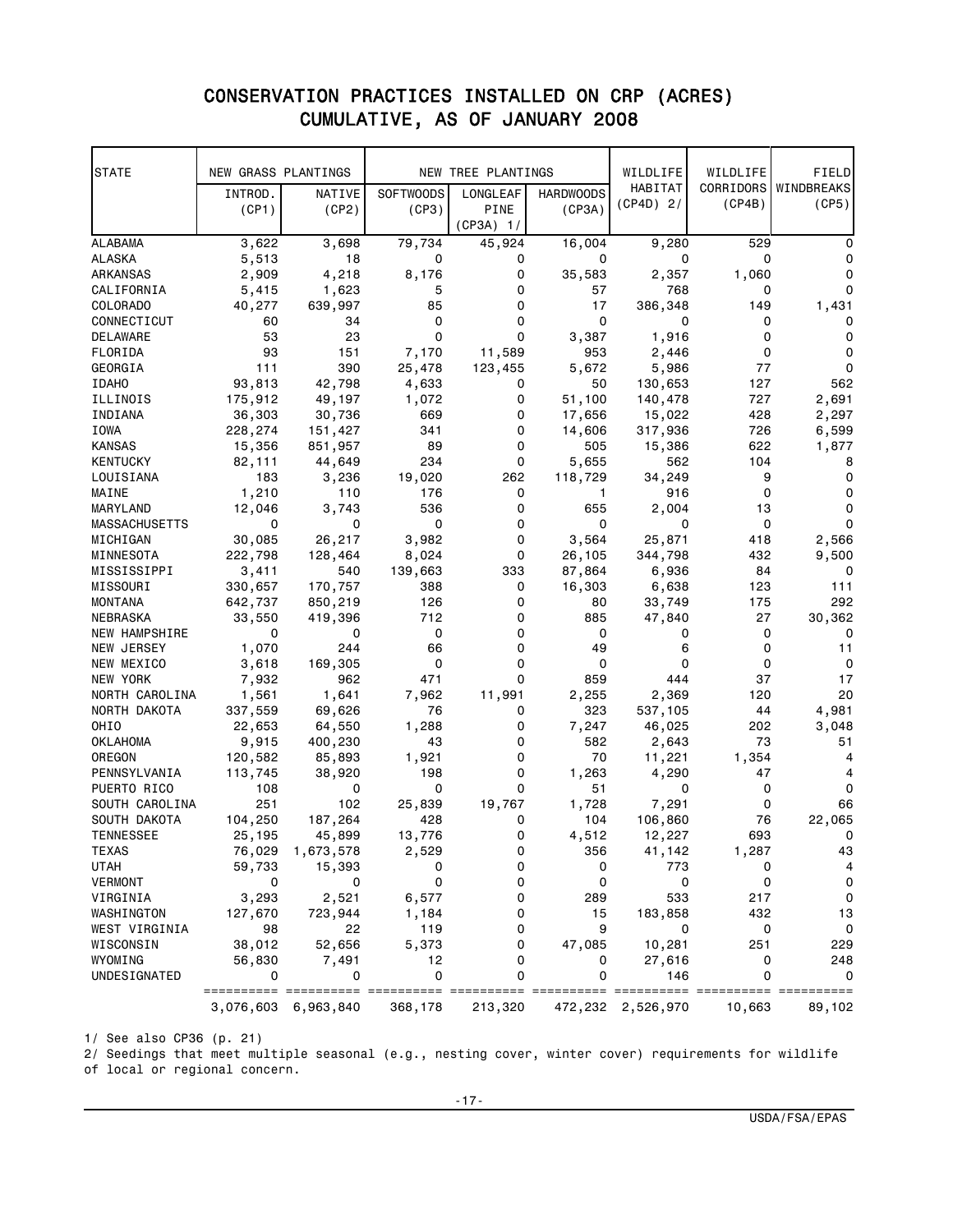## CONSERVATION PRACTICES INSTALLED ON CRP (ACRES) CUMULATIVE, AS OF JANUARY 2008, CON'T

|                      | DIVERSIONS     |              |                  |                   |           |                  |                |              |
|----------------------|----------------|--------------|------------------|-------------------|-----------|------------------|----------------|--------------|
| <b>STATE</b>         | & EROSION      |              | <b>SHALLOW</b>   |                   |           |                  | <b>CONTOUR</b> |              |
|                      | CONTROL        | <b>GRASS</b> | <b>WATER FOR</b> | EXISTING          | EXISTING  | WILDLIFE         | GRASS          | SHELTER-     |
|                      | STRUCT.        | WATERWAYS    | WILDLIFE         | <b>GRASS</b>      |           | TREES FOOD PLOTS | <b>STRIPS</b>  | <b>BELTS</b> |
|                      | (CP6&CP7)      | (CP8)        | (CP9)            | (CP10)            | (CP11)    | (CP12)           | (CP15)         | (CP16)       |
| <b>ALABAMA</b>       | 0              | 34           | 162              | 88,756            | 157,248   | 1,645            | 48             | $\Omega$     |
| <b>ALASKA</b>        | 0              | 0            | 5                | 20,331            | 0         | 0                | 0              | 0            |
| ARKANSAS             | $\overline{c}$ | 23           | 1,092            | 19,968            | 56,820    | 630              | 0              | 0            |
| CALIFORNIA           | $\mathbf 0$    | 0            | 184              | 108,137           | 340       | 86               | 0              | $\Omega$     |
| COLORADO             | 223            | 767          | 27               | 1,355,739         | 213       | 1,018            | 189            | 4,611        |
| CONNECTICUT          | 0              | 0            | 0                | 11                | 0         | 0                | 0              | 0            |
| DELAWARE             | 0              | 4            | 427              | 25                | 27        | 33               | 4              | 0            |
| FLORIDA              | $\mathbf 0$    | 0            | 0                | 1,480             | 45,377    | 146              | 0              | 0            |
| GEORGIA              | $\mathbf 0$    | 88           | 20               | 5,272             | 109,951   | 1,842            | 38             | $\mathbf 0$  |
| <b>IDAHO</b>         | 4              | 15           | 65               | 491,341           | 2,141     | 1,001            | 65             | 211          |
| ILLINOIS             | 25             | 32,145       | 6,012            | 227,215           | 18,013    | 6,726            | 2,051          | 156          |
| INDIANA              | 4              | 17,873       | 1,588            | 71,560            | 9,729     | 1,236            | 181            | 26           |
| IOWA                 | 18             | 35,128       | 17,658           | 468,962           | 9,506     | 5,833            | 27,455         | 2,157        |
| KANSAS               | 14             | 9,232        | 1,098            | 1,622,782         | 1,236     | 6,018            | 5,528          | 753          |
| KENTUCKY             | 4              | 4,129        | 3,187            | 103,014           | 1,722     | 1,498            | 72             | 0            |
| LOUISIANA            | $\overline{7}$ | 13           | 813              | 14,025            | 41,335    | 1,767            | 0              | 0            |
| MAINE                | $\mathbf 0$    | 43           | 0                | 17,269            | 676       | 2                | 0              | $\mathbf 0$  |
| MARYLAND             | 0              | 273          | 1,346            | 2,780             | 502       | 132              | 0              | $\mathbf 0$  |
| <b>MASSACHUSETTS</b> | 0              | 1            | 0                | 34                | 0         | 0                | 0              | 0            |
| MICHIGAN             | 10             | 918          | 2,449            | 85,920            | 6,380     | 1,970            | 17             | 82           |
| MINNESOTA            | 3              | 5,128        | 915              | 266,012           | 19,280    | 5,320            | 1,519          | 4,024        |
| MISSISSIPPI          | 1              | 64           | 918              | 100,974           | 355,883   | 4,513            | 33             | 0            |
| MISSOURI             | 395            | 2,128        | 2,737            | 724,356           | 10,219    | 4,141            | 2,220          | 50           |
| <b>MONTANA</b>       | 0              | 114          | 85               | 1,476,172         | 833       | 3,588            | 0              | 274          |
| NEBRASKA             | 10             | 2,079        | 276              | 519,048           | 3,167     | 2,943            | 635            | 2,422        |
| <b>NEW HAMPSHIRE</b> | $\mathbf 0$    | 0            | 0                | 0                 | 0         | 0                | 0              | 0            |
| NEW JERSEY           | 0              | 82           | 3                | 235               | 27        | 10               | 4              | $\mathbf 0$  |
| NEW MEXICO           | $\mathbf 0$    | 0            | 0                | 387,572           | 0         | 38               | 0              | $\mathbf 0$  |
| NEW YORK             | 1              | 90           | 24               | 32,047            | 1,101     | 71               | 7              | $\mathbf 0$  |
| NORTH CAROLINA       | 0              | 246          | 3,340            | 13,381            | 36,381    | 55               | 0              | 13           |
| NORTH DAKOTA         | 1              | 119          | 14               | 1,208,036         | 1,362     | 5,293            | 0              | 4,767        |
| OHIO                 | $\mathbf 0$    | 9,662        | 851              | 80,222            | 5,313     | 1,037            | 18             | 112          |
| <b>OKLAHOMA</b>      | 77             | 298          | 135              | 532,940           | 320       | 1,610            | 2              | 37           |
| OREGON               | 0              | 51           | 4                | 293,321           | 1,201     | 206              | 3              | 2            |
| PENNSYLVANIA         | $\mathbf 0$    | 599          | 73               | 37,361            | 475       | 1,689            | 129            | $\mathbf 0$  |
| PUERTO RICO          | 0              | 0            | 0                | 89                | 121       | 0                | 0              | 0            |
| SOUTH CAROLINA       | $\mathbf 0$    | 74           | 1,933            | 7,687             | 89,613    | 647              | 0              | 0            |
| SOUTH DAKOTA         | 0              | 1,397        | 233              | 382,959           | 1,399     | 11,452           | 126            | 15,036       |
| ILNNESSEL            | З              | 199          | 155              | 90,865            | 18,319    | 471              | 75             | 0            |
| TEXAS                | 0              | 2,408        | 171              | 2,064,062         | 5,810     | 6,222            | 200            | 33           |
| <b>UTAH</b>          | 0              | 14           | 0                | 122,846           | 0         | 42               | 0              | 0            |
| <b>VERMONT</b>       | 0              | 13           | 0                | 94                | 0         | 0                | 0              | $\mathbf 0$  |
| VIRGINIA             | 0              | 58           | 63               | 10,662            | 12,407    | 43               | 1              | 0            |
| WASHINGTON           | 0              | 457          | 64               | 387,199           | 1,198     | 1,006            | 40,040         | 9            |
| WEST VIRGINIA        | 0              | 0            | 0                | 529               | 9         | 0                | 0              | $\mathbf 0$  |
| WISCONSIN            | 3              | 1,893        | 4,417            | 264,313           | 29,069    | 3,600            | 1,219          | 26           |
| WYOMING              | 146            | 13           | 0                | 173,866           | 53        | 137              | 1              | 63           |
| UNDESIGNATED         | 0              | 0            | 0                | 0                 | 0         | 0                | 0              | 4            |
|                      | 949            | 127,872      |                  | 52,545 13,881,472 | 1,054,778 | 85,712           | 81,879         | 34,868       |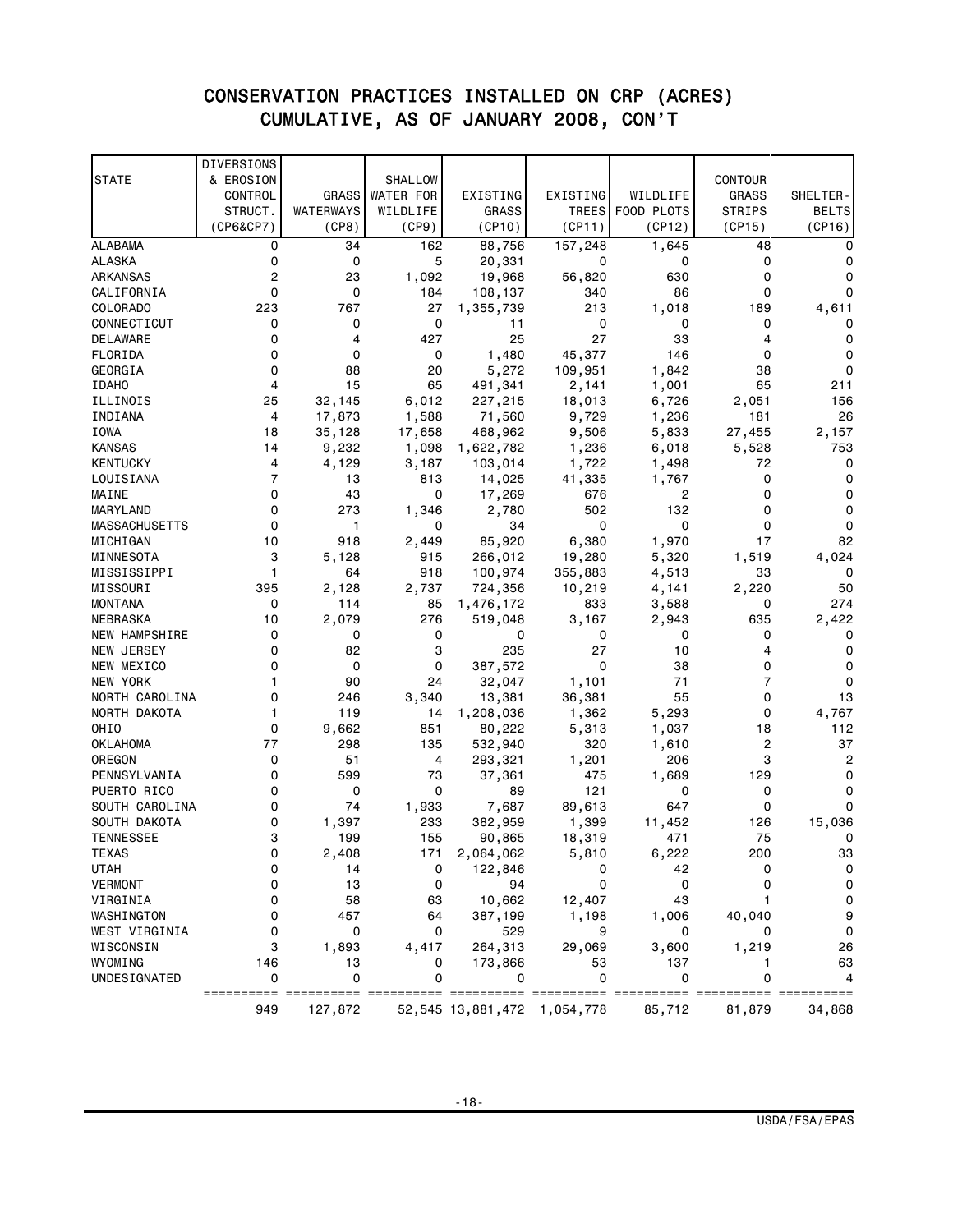## CONSERVATION PRACTICES INSTALLED ON CRP (ACRES) CUMULATIVE, AS OF JANUARY 2008, CON'T

| <b>STATE</b>         |             | SALINITY   | FILTER-       | RIPARIAN       |             | WETLAND RESTORATION |                                   | <b>CROSS</b>  |
|----------------------|-------------|------------|---------------|----------------|-------------|---------------------|-----------------------------------|---------------|
|                      | LIVING      | REDUCING   | <b>STRIPS</b> | <b>BUFFERS</b> |             |                     |                                   | WIND TRAP     |
|                      | SNOW FENCES | VEGETATION | (CP13 &       | 1/             | $(CP23)$ 2/ | FLOODPLAIN          | NON-                              | <b>STRIPS</b> |
|                      | (CP17)      | (CP18)     | CP21)         | (CP22)         |             | (CP23) 2/           | <b>FLOODPLAIN</b><br>$(CP23A)$ 3/ | (CP24)        |
| <b>ALABAMA</b>       | 0           | 0          | 840           | 33,949         | 73          | 0                   | 0                                 | 0             |
| ALASKA               | 0           | 0          | 10            | 198            | 0           | 0                   | 0                                 | 0             |
| ARKANSAS             | 0           | 0          | 6,030         | 55,679         | 13,668      | 11,833              | 252                               | 0             |
| CALIFORNIA           | 0           | 0          | 0             | 6,911          | 5,360       | 0                   | 0                                 | 0             |
| COLORADO             | 34          | 127        | 311           | 892            | 1,077       | 0                   | 39                                | 32            |
| CONNECTICUT          | 0           | 0          | 34            | 63             | 0           | 0                   | 0                                 | 0             |
| DELAWARE             | 0           | 0          | 1,319         | 117            | 256         | 81                  | 0                                 | 0             |
| FLORIDA              | 0           | 0          | 0             | 64             | 0           | 0                   | 0                                 | 0             |
| GEORGIA              | 0           | 0          | 507           | 1,424          | 312         | 0                   | 0                                 | 0             |
| <b>IDAHO</b>         | 66          | 0          | 1,284         | 7,201          | 1,374       | 0                   | 0                                 | 0             |
| ILLINOIS             | 58          | 6          | 146,751       | 109,989        | 42,747      | 4,966               | 991                               | 0             |
| INDIANA              | 1           | 1          | 61,212        | 5,716          | 5,669       | 1,290               | 789                               | 0             |
| <b>IOWA</b>          | 562         | 0          | 243,137       | 64,536         | 15,329      | 31,112              | 3,027                             | 35            |
| <b>KANSAS</b>        | 82          | 262        | 31,013        | 4,228          | 3,815       | 2,065               | 1,566                             | 224           |
| KENTUCKY             | 0           | 0          | 35,041        | 20,645         | 35          | 53                  | 56                                | 0             |
| LOUISIANA            | 0           | 0          | 664           | 5,364          | 23,478      | 20,308              | 2,788                             | 0             |
| MAINE                | 0           | 0          | 128           | 201            | 0           | 0                   | 0                                 | 0             |
| MARYLAND             | 0           | 0          | 39,059        | 16,543         | 1,992       | 515                 | 0                                 | 0             |
| MASSACHUSETTS        | 0           | 0          | 15            | 5              | 0           | 0                   | 0                                 | 0             |
| MICHIGAN             | 3           | 0          | 47,548        | 3,495          | 10,907      | 1,887               | 5,841                             | 0             |
| MINNESOTA            | 3,584       | 7,396      | 159,900       | 47,244         | 298,176     | 20,555              | 9,023                             | 9             |
| MISSISSIPPI          | 0           | 0          | 8,225         | 160,182        | 11,078      | 1,973               | 401                               | 0             |
| MISSOURI             | 0           | 0          | 43,395        | 28,591         | 3,778       | 5,239               | 179                               | 0             |
| MONTANA              | 34          | 114,291    | 222           | 2,404          | 4,314       | 93                  | 0                                 | 27            |
| NEBRASKA             | 159         | 1,034      | 21,904        | 3,239          | 13,766      | 843                 | 437                               | 45            |
| <b>NEW HAMPSHIRE</b> | 0           | 0          | 62            | 15             | 0           | 0                   | 0                                 | 0             |
| NEW JERSEY           | 0           | 0          | 303           | 133            | 1           | 0                   | 0                                 | 0             |
| NEW MEXICO           | 0           | 0          | 0             | 5,375          | 0           | 0                   | 0                                 | 0             |
| NEW YORK             | 0           | 0          | 461           | 12,940         | 50          | 12                  | 36                                | 0             |
| NORTH CAROLINA       | 0           | 0          | 7,159         | 31,495         | 1,170       | 893                 | 0                                 | 0             |
| NORTH DAKOTA         | 507         | 117,392    | 9,548         | 598            | 687,716     | 682                 | 4,277                             | 10            |
| OHI <sub>0</sub>     | 3           | 0          | 72,526        | 6,516          | 3,601       | 1,639               | 1,847                             | 4             |
| OKLAHOMA             | 4           | 3,575      | 862           | 1,659          | 1,193       | 0                   | 161                               | 0             |
| OREGON               | 0           | 0          | 2,837         | 33,076         | 365         | 0                   | 0                                 | 0             |
| PENNSYLVANIA         | 0           | 0          | 1,989         | 21,461         | 327         | 623                 | 0                                 | 0             |
| PUERTO RICO          | 0           | 0          | 0             | 94             | 0           | 0                   | 0                                 | 0             |
| SOUTH CAROLINA       | 0           | 0          | 4,700         | 27,784         | 284         | 0                   | 0                                 | 0             |
| SOUTH DAKOTA         | 475         | 12.330     | 9,196         | 4,845          | 324,055     | 6,532               | 9,504                             | 15            |
| <b>TENNESSEE</b>     | 0           | 0          | 9,708         | 6,269          | 834         | 0                   | 0                                 | 0             |
| <b>TEXAS</b>         | 0           | 579        | 2,001         | 32,895         | 9,438       | 10                  | 280                               | 257           |
| <b>UTAH</b>          | 0           | 0          | 39            | 205            | 0           | 0                   | 0                                 | 0             |
| <b>VERMONT</b>       | 0           | 0          | 219           | 1,926          | 0           | 0                   | 0                                 | 0             |
| VIRGINIA             | 0           | 0          | 4,746         | 22,001         | 229         | 46                  | 0                                 | 38            |
| WASHINGTON           | 0           | 73         | 48,413        | 22,239         | 3,497       | 0                   | 0                                 | 14            |
| WEST VIRGINIA        | 0           | 0          | 218           | 3,853          | 0           | 0                   | 0                                 | 0             |
| WISCONSIN            | 36          | 0          | 27,131        | 16,822         | 11,159      | 990                 | 204                               | 0             |
| WYOMING              | 3           | 0          | 9             | 5,421          | 0           | 0                   | 0                                 | 17            |
| UNDESIGNATED         | 0           | 0          | 0             | 47             | 0           | 0                   | 0                                 | 0<br>===      |
|                      | 5,610       | 257,064    | 1,050,676     | 836,546        | 1,501,121   | 114,241             | 41,698                            | 725           |

1/ Includes cropland and marginal pasture.

2/ Acres enrolled under general sign-up and CREP through 2003.

3/ Acres enrolled under continuous/CREP sign-up after 2003.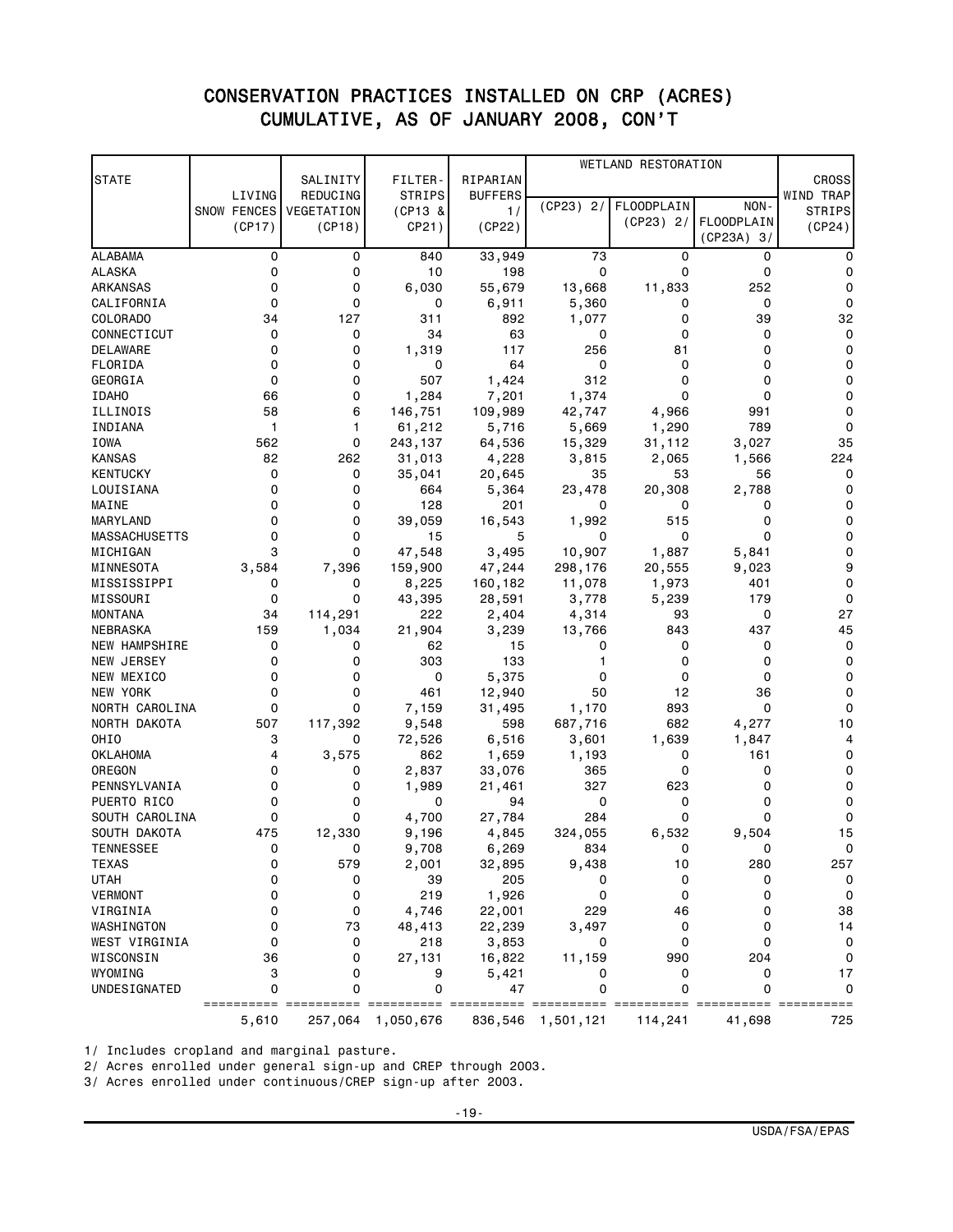## CONSERVATION PRACTICES INSTALLED ON CRP (ACRES) CUMULATIVE, AS OF JANUARY 2008, CON'T

| <b>STATE</b>                     | RARE AND<br>DECLINING | FARMABLE WETLAND<br>PROGRAM |                         | MARGINAL PASTURE   | <b>BUFFERS</b>    | <b>BOTTOMLAND</b> | EXPIRED         | <b>UPLAND</b><br><b>BIRD</b> |
|----------------------------------|-----------------------|-----------------------------|-------------------------|--------------------|-------------------|-------------------|-----------------|------------------------------|
|                                  | HABITAT               |                             |                         |                    |                   | <b>HARDWOOD</b>   | <b>HARDWOOD</b> | HABITAT                      |
|                                  | (CP25)                | WETLAND<br>(CP27)           | <b>BUFFER</b>           | WILDLIFE<br>(CP29) | WETLAND<br>(CP30) | <b>TREES</b>      | <b>TREES</b>    | <b>BUFFERS</b>               |
|                                  |                       |                             | (CP28)                  |                    |                   | (CP31)            | (CP32)          | (CP33)                       |
| <b>ALABAMA</b>                   | 510                   | 0                           | 0                       | 59                 | 0                 | 754               | 0               | 988                          |
| <b>ALASKA</b>                    | 0                     | 0                           | $\mathbf 0$             | 0                  | 327               | 0                 | 0               | 0                            |
| ARKANSAS                         | 0                     | 0                           | 0                       | 256                | 1                 | 6,024             | 393             | 4,671                        |
| CALIFORNIA                       | 0                     | 0                           | $\mathbf 0$             | 541                | 0                 | 0                 | 0               | 0                            |
| <b>COLORADO</b>                  | 541                   | 0                           | $\mathbf 0$             | 189                | 6                 | 0                 | 0               |                              |
| CONNECTICUT                      | 0                     | 0                           | $\mathbf 0$             | 0                  | 0                 | 0                 | 0               | 0                            |
| DELAWARE                         | 0                     | 0                           | $\mathbf 0$             | $\mathbf 0$        | 0                 | 0                 | 0               | 0                            |
| FLORIDA                          | 0                     | 0                           | $\mathbf 0$             | $\mathbf 0$        | 0                 | 0                 | 0               | 0                            |
| GEORGIA                          | 0                     | 0                           | $\mathbf 0$             | 3                  | 0                 | 25                | 0               | 2,100                        |
| <b>IDAHO</b>                     | 37                    | 0                           | 0                       | 194                | 293               | 0                 | 0               | 0                            |
| ILLINOIS                         | 2,149                 | 117                         | 205                     | 236                | 24                | 1,371             | 634             | 36,906                       |
| INDIANA                          | 2,009                 | 312                         | 620                     | 110                | 34                | 2,454             | 575             | 9,936                        |
| <b>IOWA</b>                      | 82,002                | 21,086                      | 52,179                  | 8,233              | 2,191             | 987               | 1,559           | 21,072                       |
| <b>KANSAS</b>                    | 512,241               | 328                         | 627                     | 19                 | 0                 | 133               | 0               | 31,042                       |
| <b>KENTUCKY</b>                  | 11,870                | 0                           | 0                       | 32,731             | 5                 | 251               | 234             | 7,138                        |
| LOUISIANA                        | 0<br>0                | 0                           | $\mathbf 0$<br>$\Omega$ | 0                  | 0                 | 16,951            | 922             | 286                          |
| MAINE                            |                       | 0                           |                         | $\mathbf 0$        | 12                | 0<br>0            | 0               | 0                            |
| MARYLAND<br><b>MASSACHUSETTS</b> | 24<br>0               | 1<br>0                      | 4<br>$\mathbf 0$        | 525<br>0           | 4<br>0            | 0                 | 0<br>0          | 583<br>0                     |
| MICHIGAN                         | 298                   | 15                          | 23                      | $\mathbf 0$        | 235               | 11                | 6               | 615                          |
| MINNESOTA                        | 138,202               | 11,753                      | 27,670                  | 841                | 4,040             | 228               | 1,848           | 278                          |
| MISSISSIPPI                      | 0                     | 0                           | 0                       | 37                 | 15                | 6,817             | 777             | 2,169                        |
| MISSOURI                         | 75,463                | 4                           | 5                       | 787                | 1,832             | 772               | 546             | 27,409                       |
| MONTANA                          | 191,752               | 49                          | 96                      | 100                | 0                 | 0                 | 0               | 0                            |
| NEBRASKA                         | 135,981               | 1,461                       | 2,377                   | 956                | 148               | 0                 | 0               | 5,131                        |
| <b>NEW HAMPSHIRE</b>             | 0                     | 0                           | 0                       | 0                  | 0                 | 0                 | 0               | 0                            |
| NEW JERSEY                       | 0                     | 0                           | 0                       | 0                  | 0                 | 0                 | 0               | 0                            |
| NEW MEXICO                       | 0                     | 0                           | $\mathbf 0$             | $\mathbf 0$        | 0                 | 0                 | 0               | 0                            |
| NEW YORK                         | 0                     | 0                           | $\Omega$                | 1,784              | 692               | 2                 | 0               | 0                            |
| NORTH CAROLINA                   | 0                     | $\Omega$                    | $\mathbf 0$             | 46                 | 0                 | 2                 | 0               | 6,906                        |
| NORTH DAKOTA                     | 7,040                 | 4,856                       | 12,870                  | 0                  | 0                 | 0                 | 0               | 0                            |
| OHI <sub>0</sub>                 | 6,792                 | 44                          | 101                     | 2,070              | 66                | 57                | 39              | 13,076                       |
| <b>OKLAHOMA</b>                  | 25,709                | 0                           | 0                       | 6                  | 9                 | 441               | 77              | 1,087                        |
| OREGON                           | 7                     | 0                           | 0                       | 9,142              | 63                | 0                 | 0               | 0                            |
| PENNSYLVANIA                     | 0                     | 0                           | 0                       | 1,086              | 412               | 2                 | 0               | 0                            |
| PUERTO RICO                      | 0                     | 0                           | 0                       | 342                | 0                 | 0                 | 0               | 0                            |
| SOUTH CAROLINA                   | 0                     | 0                           | $\Omega$                | 72                 | 69                | 0                 | 0               | 5,461                        |
| SOUTH DAKOTA                     | 14,070                | 12,967                      | 29,200                  | 3,290              | 13,255            | 0                 | 0               | 937                          |
| ILNNESSEL                        | 0                     | 0                           | 0                       | 8                  | 0                 | 2,651             |                 | 4,350                        |
| <b>TEXAS</b>                     | 52                    | 0                           | 0                       | 1,949              | $\overline{c}$    | 381               | 0               | 4,123                        |
| <b>UTAH</b>                      | 0                     | 0                           | 0                       | 26                 | 0                 | 0                 | 0               | 0                            |
| <b>VERMONT</b>                   | 0                     | 0                           | 0                       | 0                  | 3                 | 0                 | 0               | 0                            |
| VIRGINIA                         | 0                     | 0                           | $\mathbf 0$             | 299                | 0                 | 0                 | 0               | 1,173                        |
| WASHINGTON                       | 107                   | 0                           | 0                       | 664                | 0                 | 0                 | 0               | 0                            |
| WEST VIRGINIA                    | 0                     | 0                           | 0                       | 0                  | 0                 | 0                 | 0               | 0                            |
| WISCONSIN                        | 14,970                | 16                          | 27                      | 1,148              | 40                | 0                 | 948             | 258                          |
| WYOMING                          | 0                     | 0                           | 0                       | 586                | 0                 | 0                 | 0               | 0                            |
| UNDESIGNATED                     | 0                     | 0                           | $\mathbf 0$             | 0                  | 0                 | 0                 | 0               | 0                            |
|                                  | 1,221,826             | 53,011                      | 126,002                 | 68,336             | 23,776            | 40,313            | 8,559           | 187,698                      |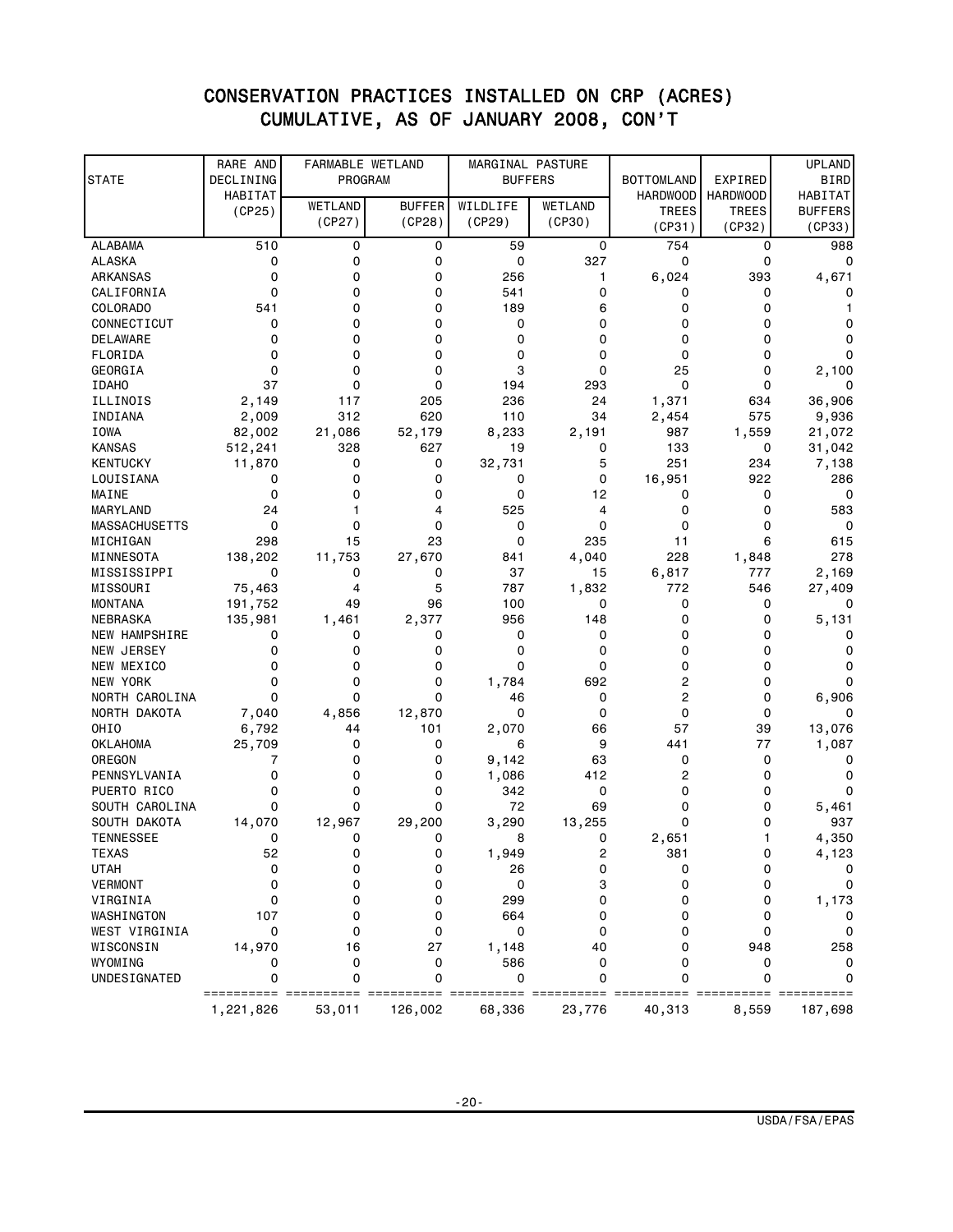## CONSERVATION PRACTICES INSTALLED ON CRP (ACRES) CUMULATIVE, AS OF JANUARY 2008, CON'T

|                      | LONGLEAF        | DUCK NESTING  |                 |                   |
|----------------------|-----------------|---------------|-----------------|-------------------|
| STATE                | <b>PINE</b>     | HABITAT       | <b>OTHER</b>    | <b>TOTAL</b>      |
|                      | INITIATIVE      | INITIATIVE    |                 |                   |
|                      | (CP36)          | (CP37)        |                 |                   |
| ALABAMA              | 3,435           | 0             | 0               | 447,292           |
| ALASKA               | 0               | 0             | 0               | 26,402            |
| ARKANSAS             | 0               | 0             | 0               | 231,644           |
| CALIFORNIA           | 0               | 0             | 0               | 129,427           |
| COLORADO             | 0               | 0             | 0               | 2,434,341         |
| CONNECTICUT          | 0               | 0             | 0               | 202               |
| <b>DELAWARE</b>      | 0               | 0             | 0               | 7,671             |
| FLORIDA              | 325             | 0             | 0               | 69,793            |
| GEORGIA              | 36,293          | 4             | 0               | 319,047           |
| <b>IDAHO</b>         | 0               | 0             | 0               | 777,926           |
| ILLINOIS             | 0               | 0             | 3               | 1,060,674         |
| INDIANA              | 0               | 0             | 0               | 296,037           |
| IOWA                 | 0               | 0             | 0               | 1,833,673         |
| <b>KANSAS</b>        | 0               | 0             | 0               | 3,120,111         |
| <b>KENTUCKY</b>      | 0               | 0             | 0               | 355,011           |
| LOUISIANA            | 34              | 0             | 0               | 304,443           |
| MAINE                | 0               | 0             | 0               | 20,742            |
| MARYLAND             | 0               | 0             | 0               | 83,282            |
| <b>MASSACHUSETTS</b> | 0               | 0             | 0               | 55                |
| MICHIGAN             | 11              | 0             | - 0             | 261,355           |
| MINNESOTA            | 0               | 1,588         | 52              | 1,774,708         |
| MISSISSIPPI          | 356             | 0             | 0               | 893,248           |
| MISSOURI             | 1               | 0             | 0               | 1,459,224         |
| <b>MONTANA</b>       | 0               | 0             | 0               | 3,321,824         |
| NEBRASKA             | 0               | 0             | 0               | 1,250,834         |
| <b>NEW HAMPSHIRE</b> | 0               | 0             | 0               | 77                |
| NEW JERSEY           | 0               | 0             | 0               | 2,243             |
| NEW MEXICO           | 0               | 0             | 0               | 565,908           |
| NEW YORK             | 0               | 0             | 0               | 60,041            |
| NORTH CAROLINA       | 2,071           | 0             | 0               | 131,077           |
| NORTH DAKOTA         | 0               | 13,039        | - 6             | 3,027,837         |
| OHIO                 | 5               | 0             | 0               | 350,613           |
| <b>OKLAHOMA</b>      | 0               | 0             | 0               | 983,738           |
| OREGON               | 0               | 0             | - 1             | 561,324           |
| PENNSYLVANIA         | 0               | 0             | 269             | 224,965           |
| PUERTO RICO          | 0               | 0             | 0               | 805               |
| SOUTH CAROLINA       | 1,242           | 0             | 0               | 194,609           |
| SOUTH DAKOTA         | 0               | 19,129        | 2               | 1,293,449         |
| <b>TENNESSEE</b>     | 0               | 0             | 0               | 236,209           |
| <b>I EXAS</b>        | 0               | 0             | 0               | 3,925,837         |
| UTAH                 | 0               | 0             | 0               | 199,074           |
| <b>VERMONT</b>       | 0               | 0             | 0               | 2,254             |
| VIRGINIA             | 241             | 0             | 0               | 65,437            |
| WASHINGTON           | 0               | 0             | 0               | 1,542,094         |
| WEST VIRGINIA        | 0               | 0             | 0               | 4,857             |
| WISCONSIN            | 0               | 0             | 0               | 532,177           |
| WYOMING              | 0               | 0             | 0               | 272,513           |
| ZUNDESIGNATED        | 0<br>========== | 0<br>======== | 0<br>========== | 197<br>========== |
|                      | 44,014          | 33,760        | 318             | 34,656,303        |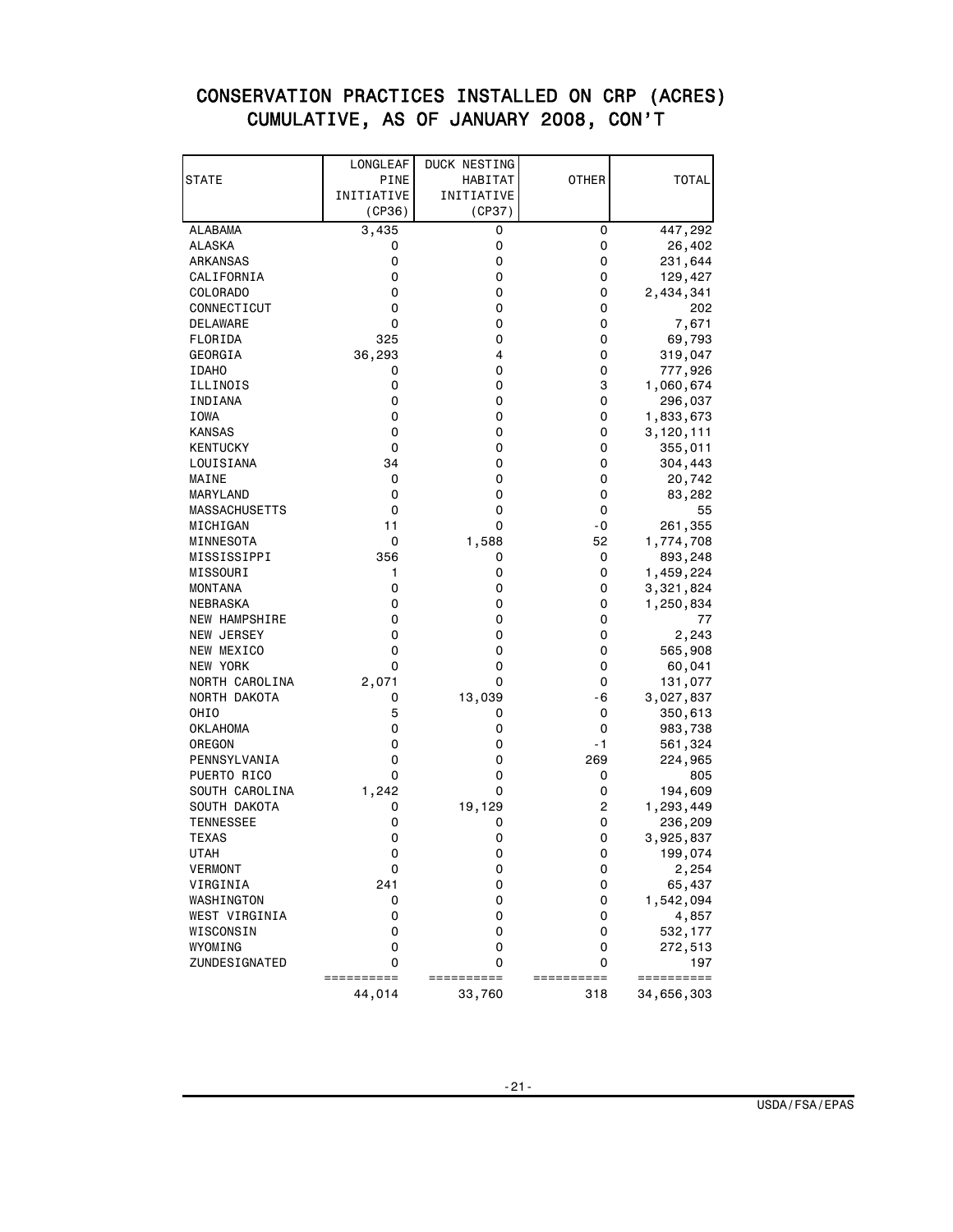#### CONSERVATION PRACTICES INSTALLED ON CRP (ACRES) BY SIGN-UP TYPE, CUMULATIVE, AS OF JANUARY 2008

|                  |                                      | <b>GENERAL</b> | CONTIN.     | CONTIN.     | <b>FARMABLE</b> |              |
|------------------|--------------------------------------|----------------|-------------|-------------|-----------------|--------------|
|                  | PRACTICE                             | SIGN-UP        | CREP        | NON-CREP 1/ | WETLAND         | <b>TOTAL</b> |
| CP <sub>1</sub>  | NEW INTROD. GRASSES AND LEGUMES      | 2,883,241      | 148,466     | 44,896      | 0               | 3,076,603    |
| CP <sub>2</sub>  | NEW NATIVE GRASSES                   | 6,741,716      | 204,091     | 18,033      | 0               | 6,963,840    |
| CP <sub>3</sub>  | NEW SOFTWOOD TREES (NOT LONGLEAF)    | 366,563        | 1,300       | 316         | 0               | 368,178      |
| CP3A             | NEW LONGLEAF PINES                   | 213,320        | 0           | 0           | 0               | 213,320      |
| CP3A             | NEW HARDWOOD TREES                   | 457,896        | 12,740      | 1,596       | 0               | 472,232      |
| CP4              | PERMANENT WILDLIFE HABITAT           | 2,434,075      | 90,761      | 2,133       | 0               | 2,526,970    |
| CP4B             | WILDLIFE HABITAT CORRIDORS           | 10,165         | 372         | 126         | 0               | 10,663       |
| CP <sub>5</sub>  | FIELD WINDBREAKS                     | 183            | 4,296       | 84,623      | 0               | 89,102       |
| CP <sub>6</sub>  | <b>DIVERSIONS</b>                    | 541            | 0           | 0           | 0               | 541          |
| CP7              | EROSION CONTROL STRUCTURES           | 408            | $\Omega$    | $\Omega$    | 0               | 408          |
| CP8              | <b>GRASS WATERWAYS</b>               | 14             | 764         | 127,094     | 0               | 127,872      |
| CP <sub>9</sub>  | SHALLOW WATER AREAS FOR WILDLIFE     | 11             | 2,813       | 49,721      | 0               | 52,545       |
| CP <sub>10</sub> | EXISTING GRASSES AND LEGUMES 2/      | 13,846,838     | 16,741      | 17,893      | 0               | 13,881,472   |
| <b>CP11</b>      | EXISTING TREES                       | 1,054,112      | 665         | 0           | 0               | 1,054,778    |
| CP <sub>12</sub> | WILDLIFE FOOD PLOTS                  | 83,299         | 2,414       | 0           | 0               | 85,712       |
| CP <sub>13</sub> | VEGETATIVE FILTER STRIPS             | 0              | 0           | $\mathbf 0$ | $\mathbf 0$     | $\Omega$     |
| CP <sub>15</sub> | <b>CONTOUR GRASS STRIPS</b>          | $\Omega$       | 373         | 81,506      | 0               | 81,879       |
| CP <sub>16</sub> | SHELTERBELTS                         | 204            | 411         | 34,254      | 0               | 34,868       |
| CP <sub>17</sub> | LIVING SNOW FENCES                   | 0              | $\mathbf 0$ | 5,610       | 0               | 5,610        |
| CP <sub>18</sub> | SALINITY REDUCING VEGETATION         | 0              | 333         | 256,731     | 0               | 257,064      |
| CP <sub>19</sub> | ALLEY CROPPING                       | 0              | 0           | 0           | 0               | $\Omega$     |
| CP <sub>20</sub> | ALTERNATIVE PERENNIALS               | 13             | $\mathbf 0$ | $\Omega$    | 0               | 13           |
| CP21             | FILTER STRIPS (GRASS)                | 0              | 171,333     | 879,343     | 0               | 1,050,676    |
| CP22             | RIPARIAN BUFFERS                     | $\Omega$       | 195,989     | 640,557     | 0               | 836,546      |
| CP23             | WETLAND RESTORATION                  | 1,413,296      | 87,825      | 0           | 0               | 1,501,121    |
| CP23             | WETLAND REST. (FLOODPLAIN)           | 0              | 9,296       | 104,945     | 0               | 114,241      |
|                  | CP23A WETLAND REST. (NON-FLOODPLAIN) | $\Omega$       | 9,690       | 32,008      | 0               | 41,698       |
| CP <sub>24</sub> | CROSS WIND TRAP STRIPS               | $\Omega$       | 38          | 687         | 0               | 725          |
| CP25             | RARE AND DECLINING HABITAT           | 1,174,708      | 47,118      | 0           | 0               | 1,221,826    |
| CP <sub>26</sub> | SEDIMENT RETENTION                   | 0              | 12          | 0           | $\Omega$        | 12           |
| <b>CP27</b>      | FARMABLE WETLAND PILOT (WETLAND)     | 0              | 0           | 0           | 53,011          | 53,011       |
| <b>CP28</b>      | FARMABLE WETLAND PILOT (UPLAND)      | 0              | $\mathbf 0$ | $\Omega$    | 126,002         | 126,002      |
| CP29             | WILDLIFE HABITAT BUFFER (MARG PAST)  | 0              | 43,403      | 24,933      | 0               | 68,336       |
| <b>CP30</b>      | WETLAND BUFFER (MARG PAST)           | 0              | 1,165       | 22,611      | 0               | 23,776       |
| CP31             | BOTTOMLAND HARDWOOD INITIATIVE       | $\Omega$       | 12,846      | 27,467      | 0               | 40,313       |
| CP32             | HARDWOOD TREES (PREVIOUSLY EXPIRED)  | 8,559          | 0           | 0           | 0               | 8,559        |
| <b>CP33</b>      | UPLAND BIRD HABITAT BUFFER INIT.     | 0              | 4,748       | 182,949     | 0               | 187,698      |
| <b>CP36</b>      | LONGLEAF PINE INITIATIVE             | 0              | 11          | 44,003      | $\Omega$        | 44,014       |
| CP37             | DUCK NESTING HABITAT INITIATIVE      | 0              | 0           | 33,760      | 0               | 33,760       |
| <b>UNKNOWN</b>   |                                      | -5             | 321         | 3           | 0               | 318          |
| <b>TOTAL</b>     |                                      | 30,689,158     | 1,070,335   | 2,717,796   | 179,013         | 34,656,303   |
|                  |                                      |                |             |             |                 |              |

1/ Includes 109,754 acres in designated wellhead protection areas.

2/ Includes both introduced grasses, legumes, and native grasses.

3/ Includes both hardwood and softwood trees.